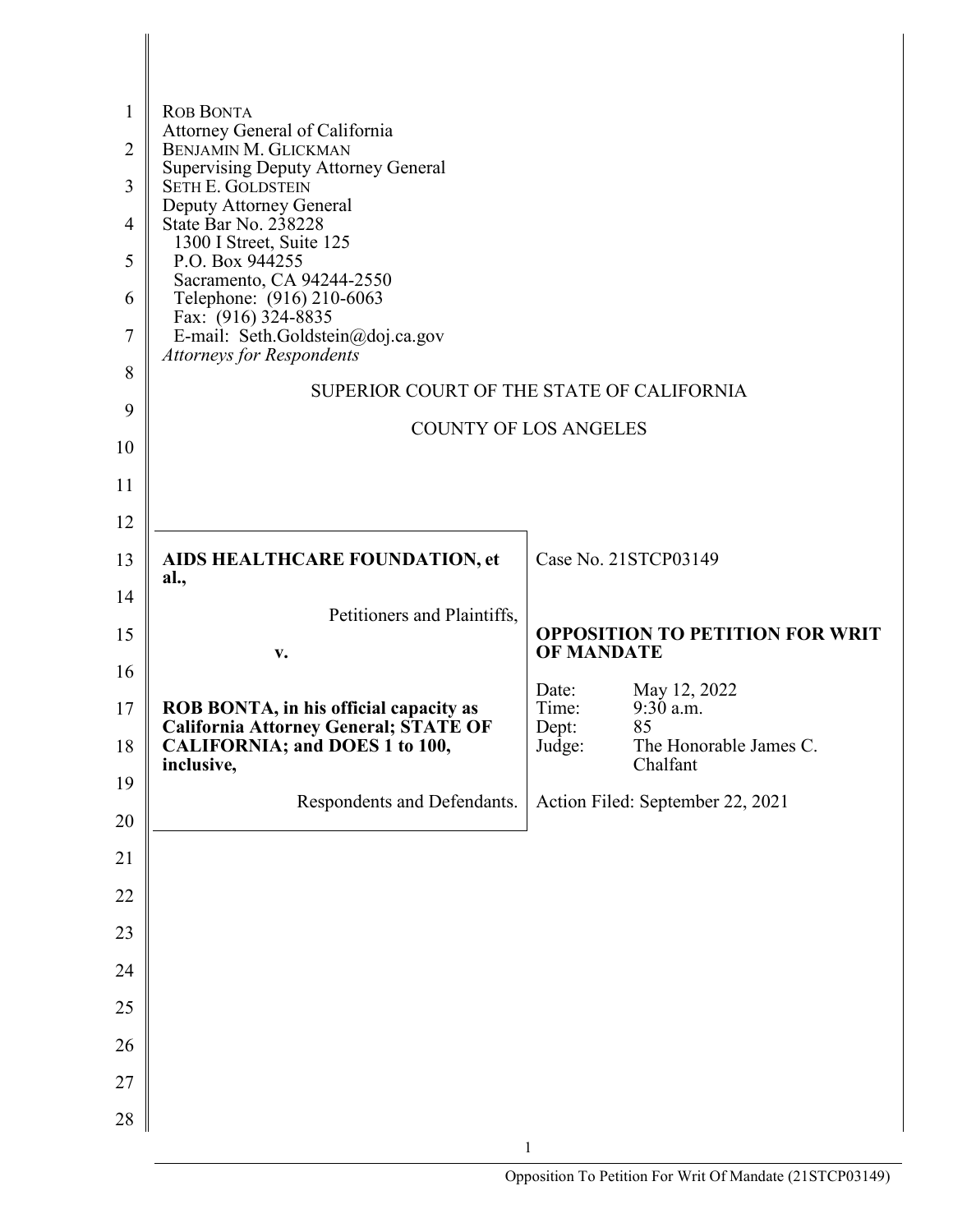| 1  |     | <b>TABLE OF CONTENTS</b>                                                                                                                             |
|----|-----|------------------------------------------------------------------------------------------------------------------------------------------------------|
| 2  |     | Page                                                                                                                                                 |
| 3  |     |                                                                                                                                                      |
| 4  |     |                                                                                                                                                      |
|    | L.  |                                                                                                                                                      |
| 5  | II. |                                                                                                                                                      |
| 6  |     |                                                                                                                                                      |
| 7  |     |                                                                                                                                                      |
| 8  | I.  | Petitioners Fail the First Prong of the Ripeness Inquiry by Seeking<br>A.                                                                            |
| 9  |     | an Advisory Opinion in the Absence of Any Actual Controversy  9                                                                                      |
| 10 |     | Petitioners Fail the Second Prong of the Ripeness Test Because<br><b>B.</b>                                                                          |
| 11 | II. | Were This Court to Reach the Merits, Petitioners' Claim Fails Because the<br>Legislature Constitutionally May Limit the Initiative Power and Preempt |
| 12 |     |                                                                                                                                                      |
| 13 |     | By Enacting SB 10, the Legislature Expressly Limited the Local<br>A.<br>Initiative Power in Order to Address a Matter of Statewide Concern  12       |
| 14 |     | SB 10 Preempts Any Local Law That Contradicts Its Terms 14<br><b>B.</b>                                                                              |
| 15 |     | Petitioners Fail to Meaningfully Address Preemption 16<br>$C$ .                                                                                      |
| 16 | Ш.  | Were This Court to Find the Statute Unconstitutional the Offending                                                                                   |
|    |     |                                                                                                                                                      |
| 17 |     |                                                                                                                                                      |
| 18 |     |                                                                                                                                                      |
| 19 |     |                                                                                                                                                      |
| 20 |     |                                                                                                                                                      |
| 21 |     |                                                                                                                                                      |
| 22 |     |                                                                                                                                                      |
| 23 |     |                                                                                                                                                      |
| 24 |     |                                                                                                                                                      |
| 25 |     |                                                                                                                                                      |
| 26 |     |                                                                                                                                                      |
| 27 |     |                                                                                                                                                      |
| 28 |     | 2                                                                                                                                                    |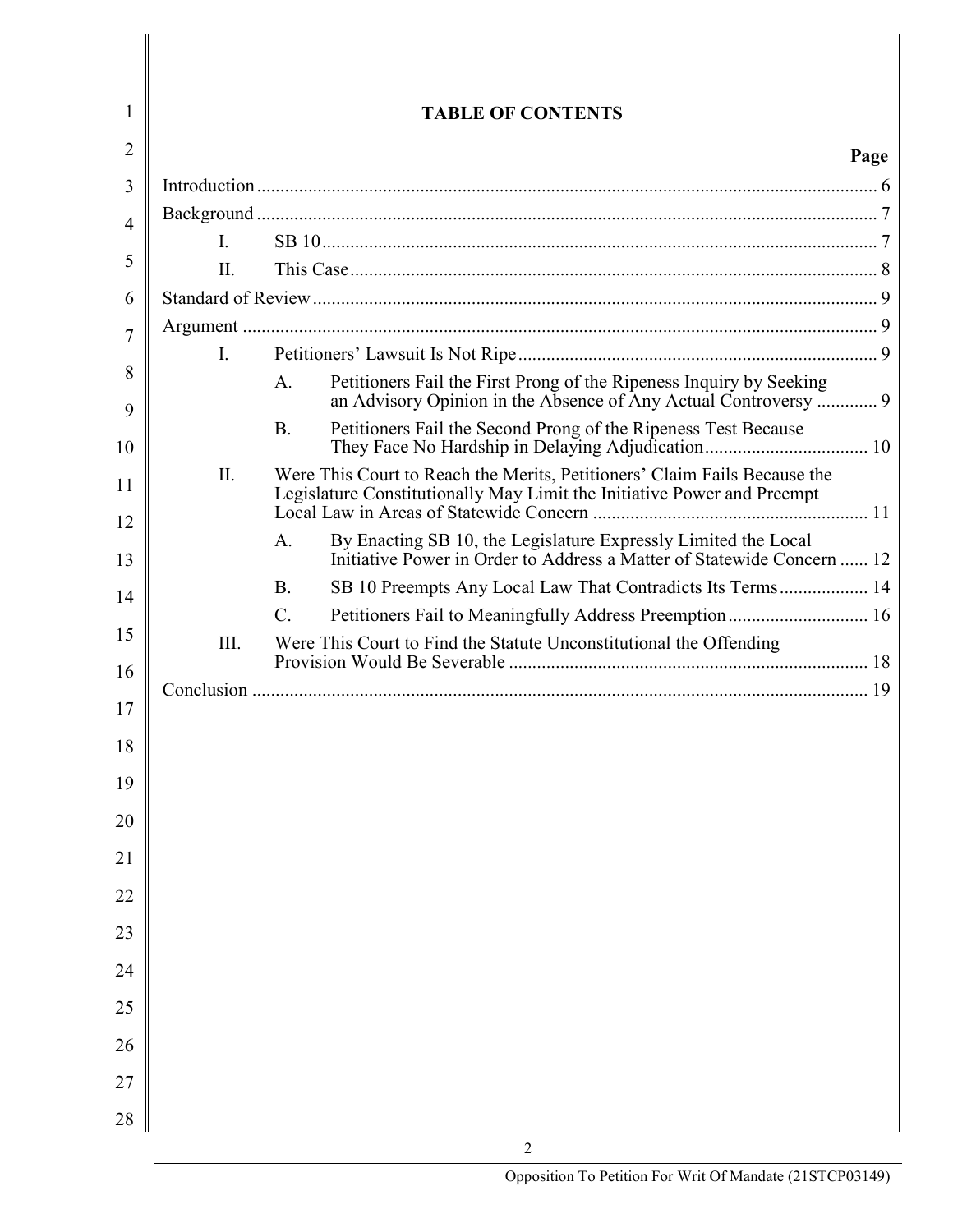| 1  | <b>TABLE OF AUTHORITIES</b>                                              |
|----|--------------------------------------------------------------------------|
| 2  | <b>Page</b>                                                              |
| 3  |                                                                          |
| 4  | <b>CASES</b>                                                             |
| 5  | Alaska Airlines, Inc. v. Brock                                           |
| 6  | Arcadia Unified School Dist. v. State Dept. of Education                 |
| 7  |                                                                          |
| 8  | Associated Home Builders, Inc. v. City of Livermore                      |
| 9  | Bldg. Indus. Assn. v. City of Oceanside                                  |
| 10 |                                                                          |
| 11 | Buena Vista Gardens Apartments Ass'n. v. City of San Diego               |
| 12 |                                                                          |
| 13 | Cal. Renters Legal Advoc. & Educ. Fund v. City of San Mateo              |
| 14 | California Redevelopment Ass'n v. Matosantos                             |
| 15 |                                                                          |
| 16 | Citizens for Plan. Responsibly v. Cty. of San Luis Obispo                |
| 17 |                                                                          |
| 18 | City of Morgan Hill v. Bushey                                            |
| 19 | City of Riverside v. Inland Empire Patients Health & Wellness Ctr., Inc. |
| 20 |                                                                          |
| 21 | City of Santa Clara v. Von Raesfeld                                      |
| 22 |                                                                          |
| 23 | City of Watsonville v. State Dep't of Health Servs.                      |
| 24 | Coalition Advocating Legal Housing Options v. City of Santa Monica       |
| 25 |                                                                          |
| 26 | Comm. of Seven Thousand v. Superior Court                                |
| 27 |                                                                          |
| 28 |                                                                          |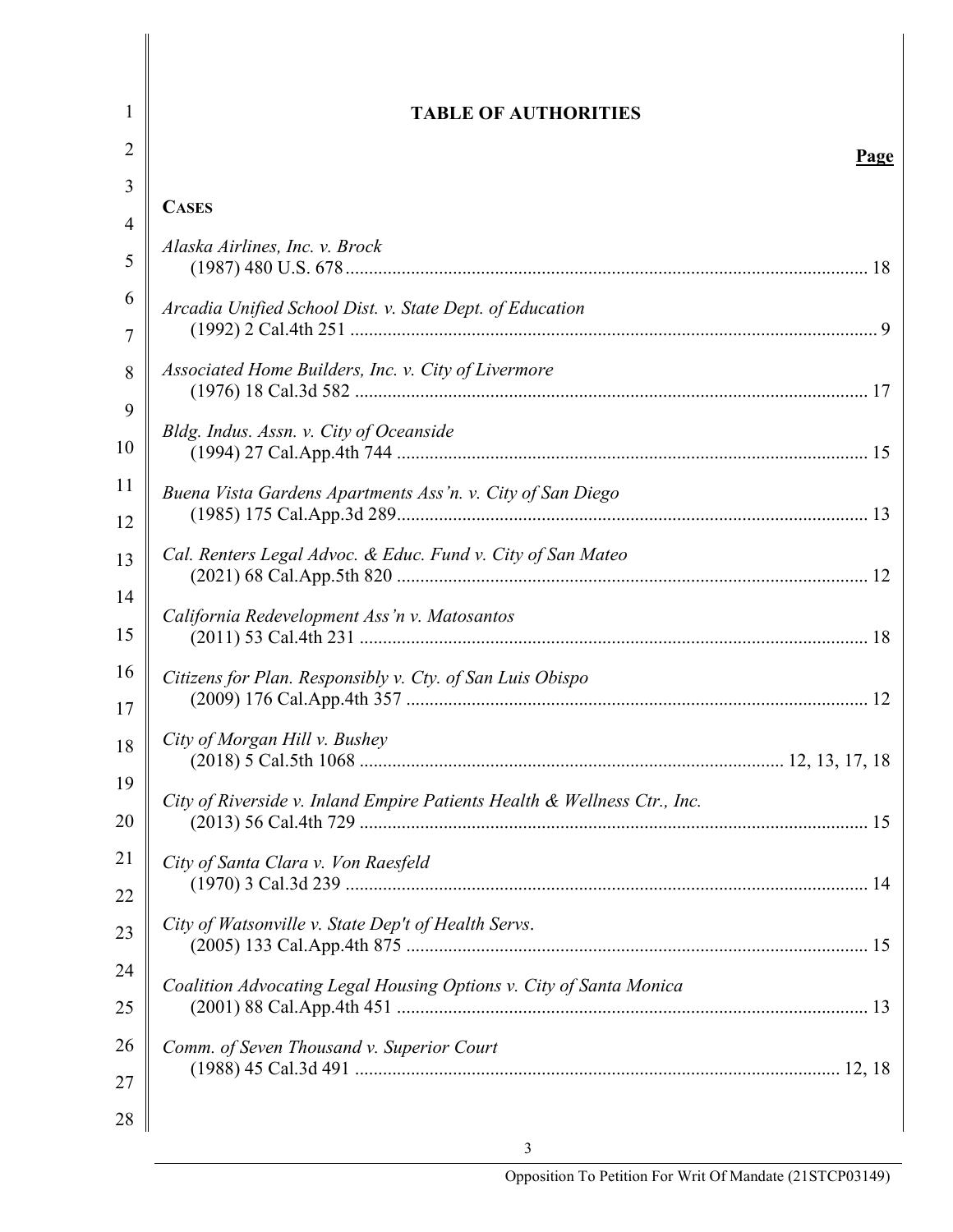| 1              | <b>TABLE OF AUTHORITIES</b>                                                  |
|----------------|------------------------------------------------------------------------------|
| $\overline{2}$ | (continued)<br>Page                                                          |
| 3              | Communities for a Better Env't v. State Energy Res. Conservation & Dev. Com. |
| 4              |                                                                              |
| 5              | D. Cummins Corp. v. United States Fid. & Guar. Co.                           |
| 6              | DeVita v. County of Napa                                                     |
| 7              |                                                                              |
| 8              | Guardianship of Ann S.                                                       |
| 9              | Higgins v. City of Santa Monica                                              |
| 10             |                                                                              |
| 11             | Lawing v. Faull                                                              |
| 12             |                                                                              |
| 13             | Legislature v. Eu                                                            |
| 14             | Mission Springs Water Dist. v. Verjil                                        |
| 15             |                                                                              |
| 16             | N. Cal. Psychiatric Soc'y v. City of Berkeley                                |
| 17             |                                                                              |
| 18             | Pac. Legal Found. v. California Coastal Com.                                 |
| 19             | People v. Kelly                                                              |
| 20             |                                                                              |
| 21             | Proposition 103 Enforcement Project v. Quackenbush                           |
| 22             |                                                                              |
| 23             | Rossi v. Brown                                                               |
| 24             | Safe Life Caregivers v. City of Los Angeles                                  |
| 25             |                                                                              |
| 26             | Selby Realty Co. v. City of San Buenaventura                                 |
| 27             |                                                                              |
| 28             |                                                                              |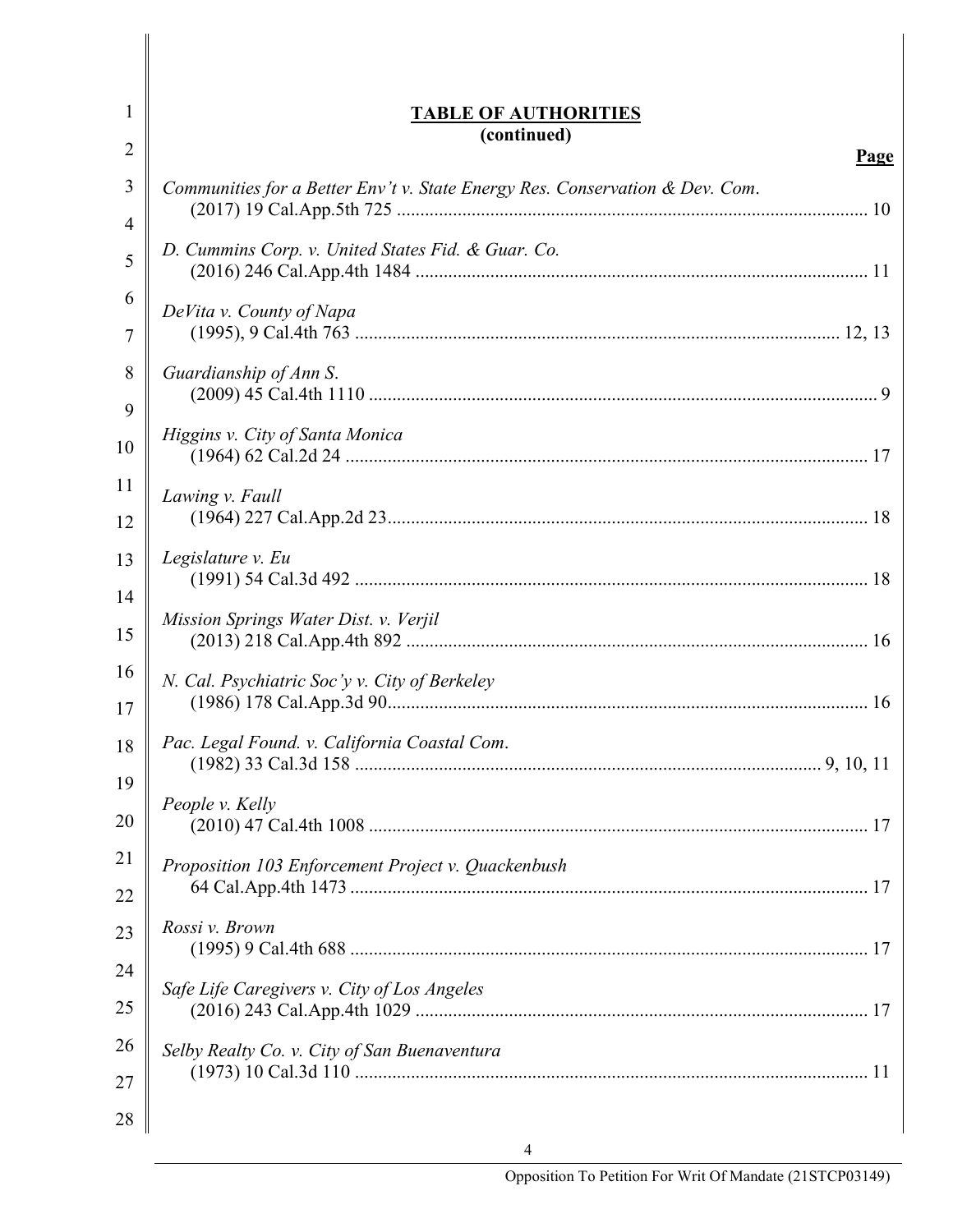| 1      | <b>TABLE OF AUTHORITIES</b>                                         |
|--------|---------------------------------------------------------------------|
| 2      | (continued)<br>Page                                                 |
| 3      | Sherwin-Williams Co. v. City of Los Angeles                         |
| 4<br>5 | Today's Fresh Start, Inc. v. Los Angeles County Office of Education |
| 6      |                                                                     |
| 7      | Totten v. Bd. of Supervisors                                        |
| 8      | Wilson & Wilson v. City Council of Redwood City                     |
| 9      | <b>STATUTES</b>                                                     |
| 10     |                                                                     |
| 11     | Code of Civil Procedure                                             |
| 12     |                                                                     |
| 13     | Government Code                                                     |
| 14     |                                                                     |
| 15     |                                                                     |
| 16     |                                                                     |
| 17     |                                                                     |
|        |                                                                     |
| 18     |                                                                     |
| 19     |                                                                     |
| 20     | <b>CONSTITUTIONAL PROVISIONS</b>                                    |
| 21     | California Constitution                                             |
| 22     |                                                                     |
|        |                                                                     |
| 23     |                                                                     |
| 24     |                                                                     |
| 25     |                                                                     |
| 26     |                                                                     |
| 27     |                                                                     |
| 28     |                                                                     |
|        | 5                                                                   |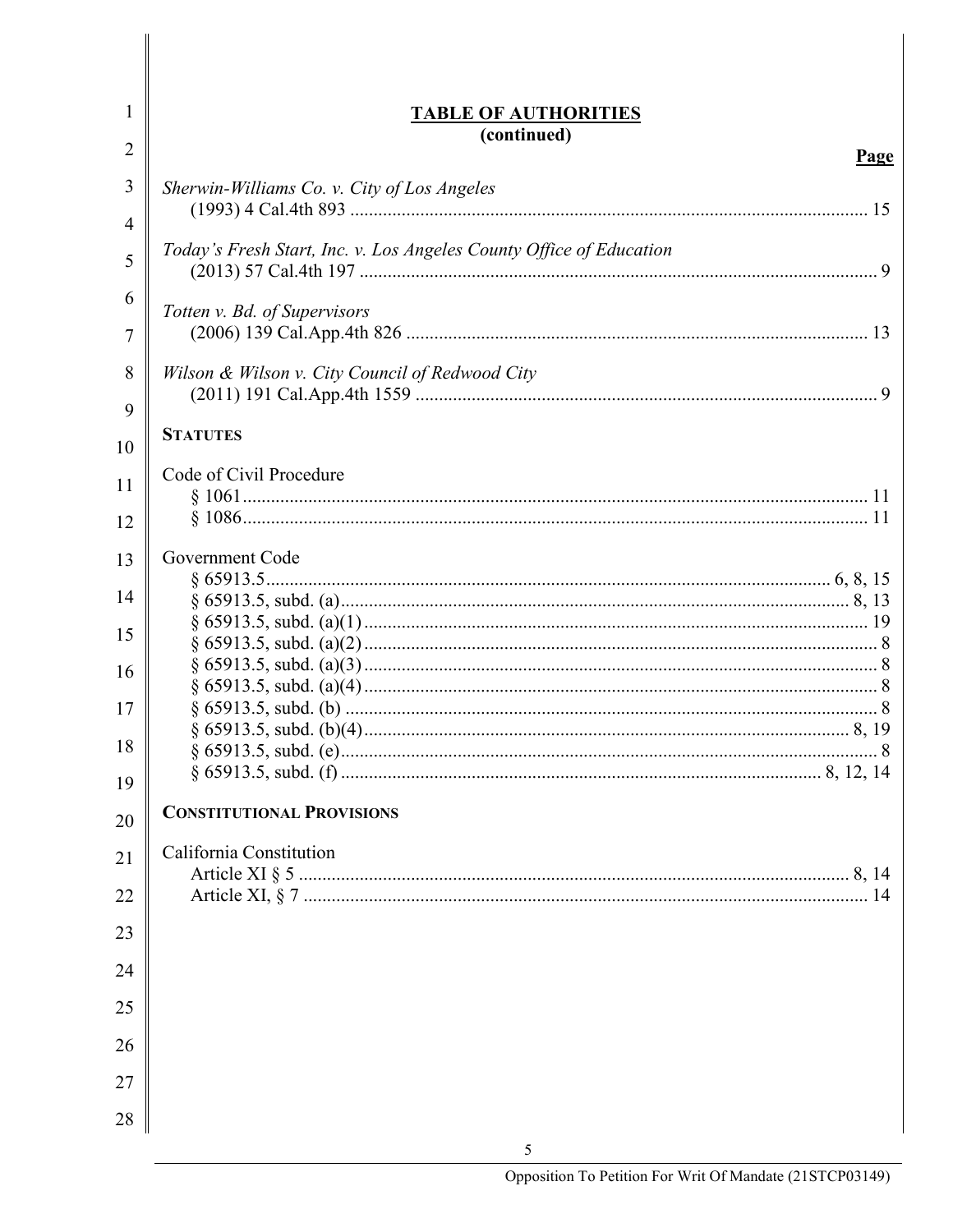1 2 3 4 5 6 7 8 **INTRODUCTION** California has a housing supply and affordability crisis of historic proportions. To help address this crisis, last year the Legislature enacted and the Governor signed into law Senate Bill No. 10 (SB 10). Among other things, the bill enacted Government Code section 65913.5, which allows local governments to zone certain parcels for denser housing, irrespective of current local restrictions (including those imposed by local voter initiative). Petitioners contend SB 10 unconstitutionally impinges on the local initiative power, but this Court should deny the petition for multiple reasons.

9 10 11 12 13 14 15 16 First, Petitioners' claims are not ripe. Petitioners do not identify any local initiative that has been overridden under the auspices of SB 10. Instead, Petitioners assert only that some hypothetical city or county *might* enact a local law utilizing the provisions of SB 10, which *might* in turn contradict some local initiative, which *might* in turn unconstitutionally restrict those local voters' initiative power. Without any concrete facts to support Petitioners' facial challenge, this Court is being asked to issue an advisory opinion about the hypothetical future operation of a law. There is no reason to decide Petitioner's constitutional claim in a vacuum; any future actions under SB 10 that Petitioners believe to be unconstitutional can and should be evaluated in context.

17 18 19 20 21 22 23 24 25 26 27 Second, even were this Court to reach the merits, Petitioners' claims fail. Petitioners' opening brief engages in a detailed analysis of the initiative power, but puzzlingly omits any substantive discussion of the actual issue in this case—whether the Legislature can preempt local ordinances. It can, as courts have repeatedly held. Numerous cases hold that the Legislature can restrict, and even withdraw, the local initiative power to address matters of statewide concern. That is precisely what the Legislature expressly indicated its intent to do with SB 10, by allowing local governments to override local restrictions imposed by local initiative to zone for denser housing in transit-rich areas and urban infill sites. More generally, SB 10 is a valid exercise of the Legislature's power to preempt contradictory local laws. Here, SB 10's grant of authority to local governments preempts any contradictory local ordinance limiting such authority, including those enacted by voter initiative.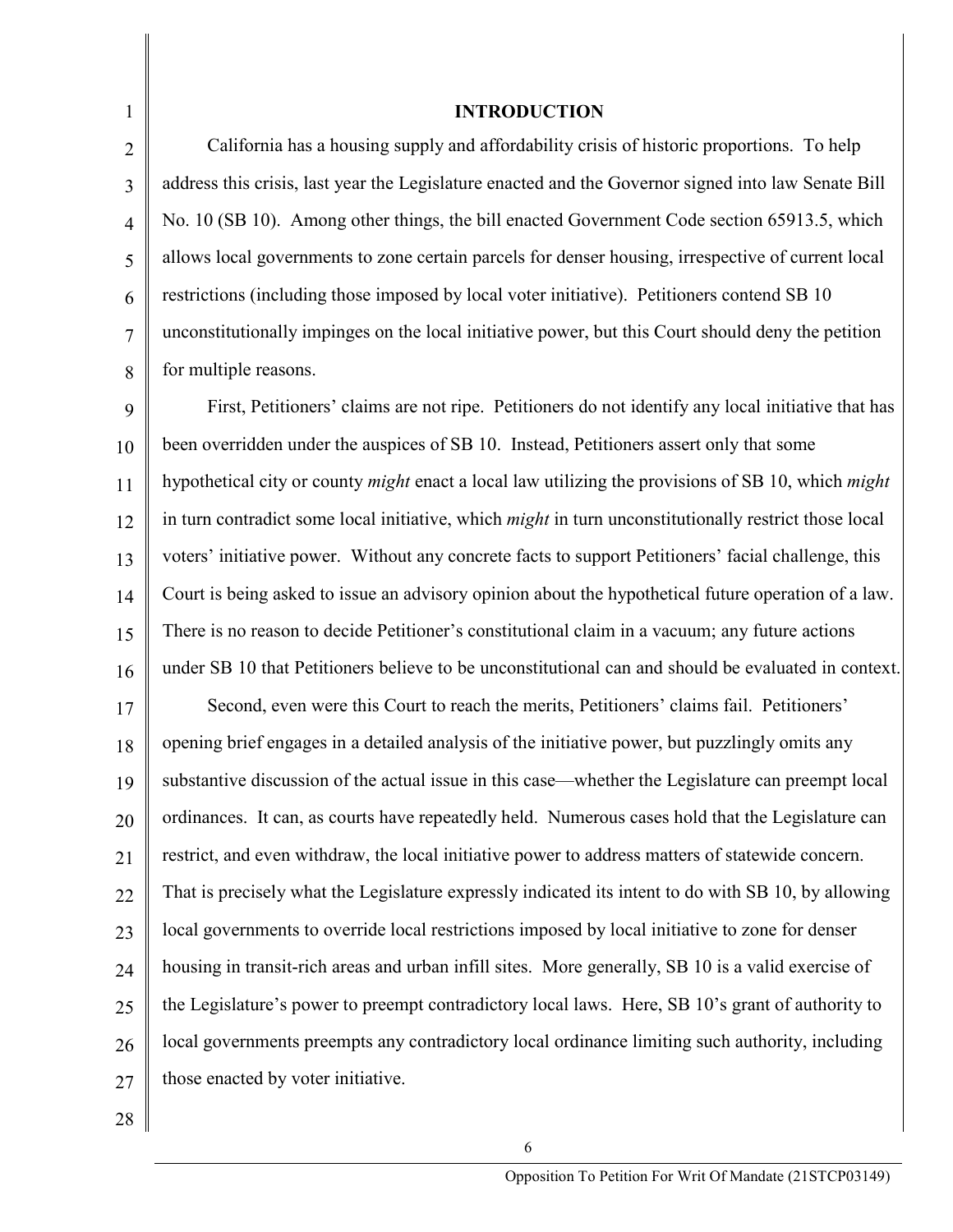1 2 3 4 5 6 7 8 9 10 11 12 13 14 15 16 17 18 19 20 21 22 23 24 25 26 27 28 At their core, Petitioners' claims misapprehend the distinction between horizontal and vertical limits on the initiative power. The former restricts the ability of the Legislature to override statewide initiatives; the latter, by contrast, authorizes the state to override local initiatives in areas of statewide concern. Petitioners may disagree with the Legislature's policy decision to permit local governments to enact denser housing projects, but that policy is consistent with the California Constitution and decades of precedent. This Court should deny the petition. **BACKGROUND I. SB 10** "California is in the midst of a housing crisis." (Joint Request for Judicial Notice (JRJN), p. 103.) "Only 27% of households can afford to purchase the median priced single-family home [and] "[o]ver half of renters, and 80% of low-income renters, are rent-burdened, meaning they pay over 30% of their income towards rent. At last count, there were over 160,000 homeless Californians." (*Ibid*.) "A major cause of our housing crisis is the mismatch between the supply and demand for housing" as "California needs approximately 2.6 million units of housing" including 1.2 million units of affordable housing. (*Id*., pp. 103-104.) And "the state needs 180,000 units of housing built a year to keep up with demand" but "production in the past decade has been under 100,000 units per year, further exacerbating the housing crisis." (*Id*., p. 104.) The mismatch between supply and demand "involves not just the amount of housing, but the type of housing being built. In recent decades, almost all of the housing built in California was large single-family development (which can be an inefficient use of land) and mid- and highrise construction (which are expensive to build)." (*Ibid*.) "One strategy to lower the cost of housing is to facilitate the construction of housing types that accommodate more units per acre, but are not inherently expensive to build" like town homes, duplexes, and fourplexes. (*Ibid*.) A 2019 report demonstrated that "even modest densification, such as duplexes and fourplexes, could result in millions more homes." (*Id*., p. 132.) But "[l]ocal zoning restrictions are a barrier to denser housing." (*Id*. p. 104.) "[M]ost jurisdictions devote the majority of their land to singlefamily zoning and in two-thirds of jurisdictions, multifamily housing is allowed on less than 25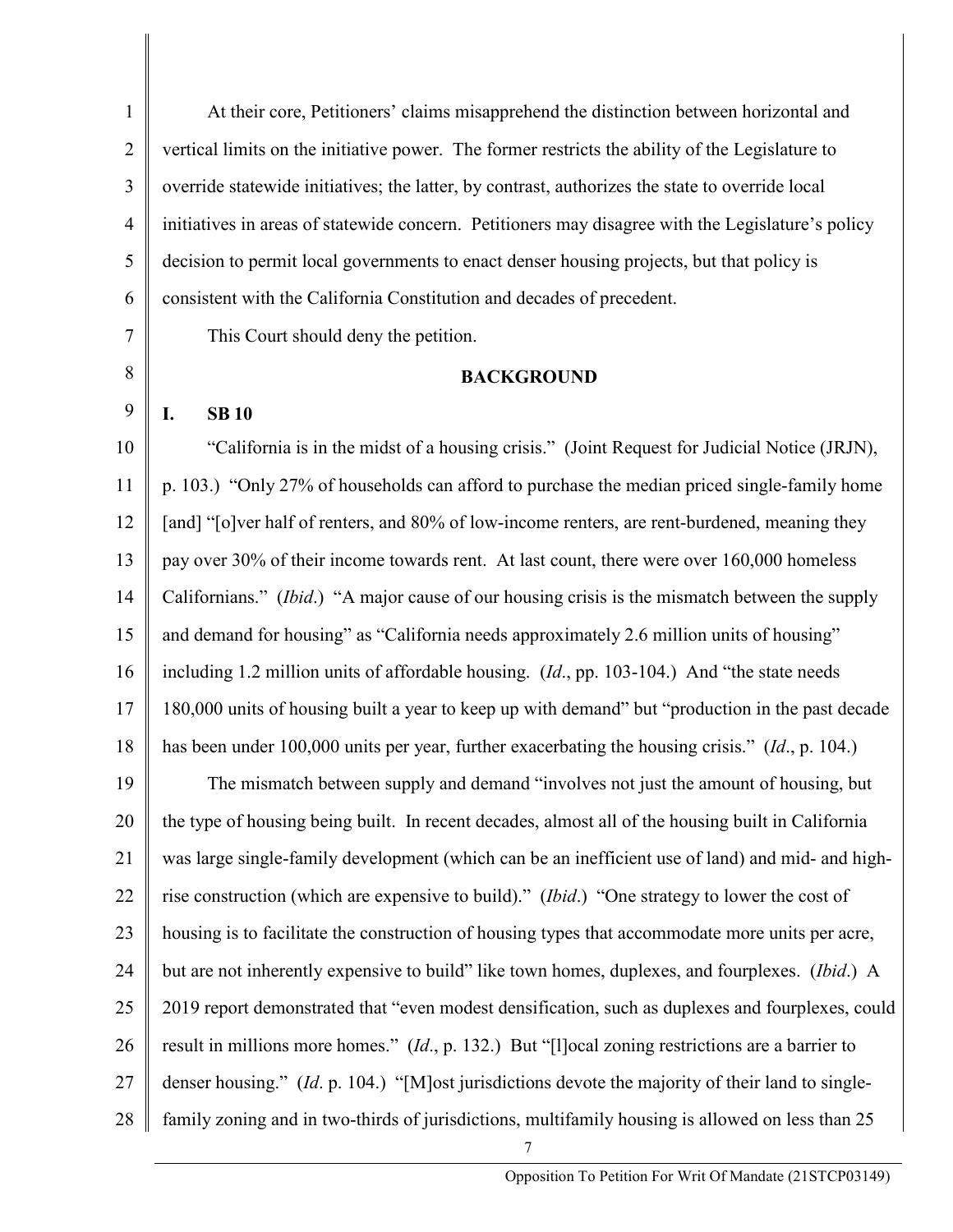<span id="page-7-0"></span>

| $\mathbf{1}$   | percent of land." ( <i>Ibid.</i> ) And when local governments do try to upzone, "such upzonings                                                                                                            |
|----------------|------------------------------------------------------------------------------------------------------------------------------------------------------------------------------------------------------------|
| $\overline{2}$ | typically face several impediments – one of which is the requirement for the upzoning to be                                                                                                                |
| 3              | analyzed" under the California Environmental Quality Act (CEQA)." (Ibid.)                                                                                                                                  |
| $\overline{4}$ | As one of several solutions to this pressing problem, the Legislature enacted SB 10. SB 10                                                                                                                 |
| 5              | adds one section to the Government Code—section 65913.5. The provision of section 65913.5 at                                                                                                               |
| 6              | issue here is subsection (a), which states                                                                                                                                                                 |
| 7              | Notwithstanding any local restrictions on adopting zoning ordinances enacted by the                                                                                                                        |
| 8              | jurisdiction that limit the legislative body's ability to adopt zoning ordinances,<br>including, subject to the requirements of paragraph (4) of subdivision (b), restrictions                             |
| 9              | enacted by local initiative, a local government may adopt an ordinance to zone a<br>parcel for up to 10 units of residential density per parcel, at a height specified by the                              |
| 10             | local government in the ordinance, if the parcel is located in $\dots$ (A) A transit-rich<br>area [or] (B) An urban infill site."                                                                          |
| 11             | (Gov. Code, $\S$ 65913.5, subd. (a).) In other words, section 65913.5 allows local governments to                                                                                                          |
| 12             | override local restrictions, including those imposed by local initiative, in order to zone for denser                                                                                                      |
| 13             | housing in certain parts of a city or county. "If the ordinance supersedes any zoning restriction                                                                                                          |
| 14             | established by a local initiative, the ordinance shall only take effect if adopted by a two-thirds                                                                                                         |
| 15             | vote of the members of the legislative body." $(Id.,$ subd. $(b)(4).)^1$                                                                                                                                   |
| 16             | Finally, the Legislature found "that provision of adequate housing, in light of the severe                                                                                                                 |
| 17             | shortage of housing at all income levels in this state, is a matter of statewide concern and is not a                                                                                                      |
| 18             | municipal affair as that term is used in Section 5 of Article XI of the California Constitution.                                                                                                           |
| 19             | Therefore, this section applies to all cities, including charter cities." (Id., subd. (f).)                                                                                                                |
| 20             | <b>THIS CASE</b><br>II.                                                                                                                                                                                    |
| 21             | Petitioner AIDS Healthcare Foundation filed this lawsuit seeking a writ of mandate and                                                                                                                     |
| 22             | declaratory relief that SB 10 was unconstitutional. (Petition, 9/22/21.) Petitioner Redondo Beach                                                                                                          |
| 23             | was added in an amended petition filed February 10, 2022, although the allegations in the petition                                                                                                         |
| 24             | remained unchanged. (First Amended Petition, 2/10/22.)                                                                                                                                                     |
| 25             |                                                                                                                                                                                                            |
| 26             | <sup>1</sup> Other provisions of section 65913.5 define a transit-rich area and urban infill site (id.,<br>subd. (e)), exempt projects undertaken under SB 10 from CEQA (id., subd. (a)(3)), provide       |
| 27             | various other requirements for the local legislative body utilizing SB 10 $(id,$ , subd. (b)), exempt<br>land used for open space or land in high-fire zones (id., subd. (a)(4)), and set a sunset date of |
|                | January 1, 2029 for new ordinances under SB 10 $(id.,$ subd. $(a)(2))$ .                                                                                                                                   |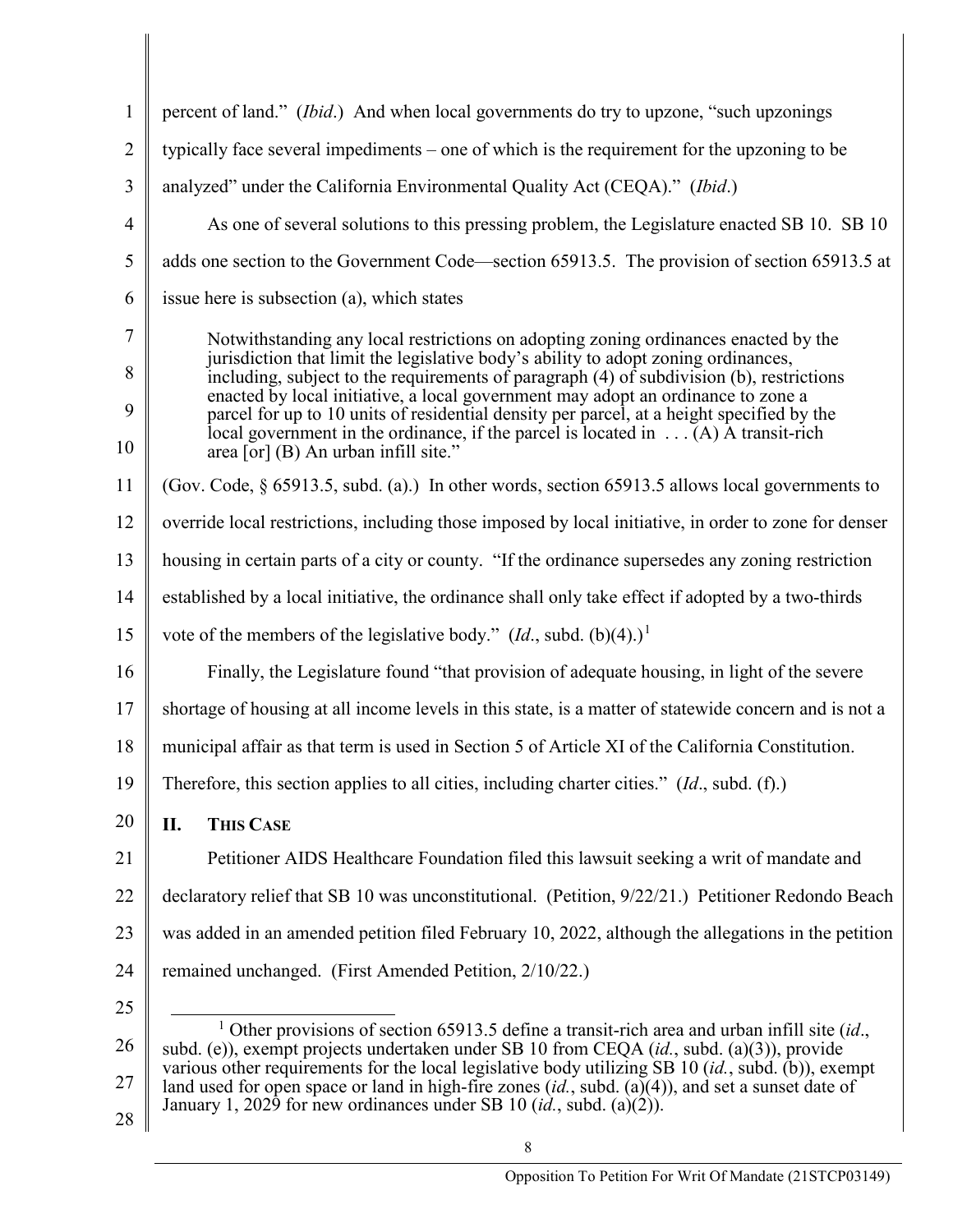| $\mathbf{1}$   | <b>STANDARD OF REVIEW</b>                                                                               |
|----------------|---------------------------------------------------------------------------------------------------------|
| 2              | "The standard for a facial constitutional challenge to a statute is exacting." (Today's Fresh           |
| 3              | Start, Inc. v. Los Angeles County Office of Education (2013) 57 Cal.4th 197, 218.) "[P]etitioners       |
| $\overline{4}$ | cannot prevail by suggesting that in some future hypothetical situation constitutional problems         |
| 5              | may possibly arise as to the particular application of the statute Rather, petitioners must             |
| 6              | demonstrate that the act's provisions inevitably pose a present total and fatal conflict with           |
| 7              | applicable constitutional prohibitions." (Arcadia Unified School Dist. v. State Dept. of Education      |
| 8              | (1992) 2 Cal.4th 251, 267.) Alternatively, even under the most lenient standard, petitioners must       |
| 9              | demonstrate that the measure "conflicts with [the Constitution] in the generality or great majority     |
| 10             | of cases." (Guardianship of Ann S. (2009) 45 Cal.4th 1110, 1126.)                                       |
| 11             | <b>ARGUMENT</b>                                                                                         |
| 12             | PETITIONERS' LAWSUIT IS NOT RIPE<br>I.                                                                  |
| 13             | Petitioners' claim that SB 10 will cause local governments to unconstitutionally overturn               |
| 14             | local initiatives is not ripe. Courts use a two-pronged analysis to determine ripeness, considering     |
| 15             | "both the fitness of the issues for judicial decision and the hardship to the parties of withholding    |
| 16             | court consideration." (Pac. Legal Found. v. California Coastal Com. (1982) 33 Cal.3d 158, 171,          |
| 17             | citations omitted.) Here, Petitioners' challenge fails both prongs. First, it is not clear whether or   |
| 18             | when local governments will enact any ordinances related to SB 10. Nor is it clear what those           |
| 19             | laws would be or how they would allegedly contradict certain local initiatives, as cities could, for    |
| 20             | example, just use SB 10 to bypass CEQA. Absent such concrete and critical facts, this case              |
| 21             | presents a purely hypothetical dispute unfit for judicial decision. Second, Petitioners face no         |
| 22             | hardship in the absence of a court decision, and can challenge any potential future local ordinance     |
| 23             | it believes to violate the constitution once it is enacted. This case is therefore not ripe.            |
| 24             | Petitioners Fail the First Prong of the Ripeness Inquiry by Seeking an<br>A.                            |
| 25             | <b>Advisory Opinion in the Absence of Any Actual Controversy</b>                                        |
| 26             | Under the first prong of the ripeness test, "courts will decline to adjudicate a dispute if             |
| 27             | the court is asked to speculate on the resolution of hypothetical situations, or if the case presents a |
| 28             | contrived inquiry." (Wilson & Wilson v. City Council of Redwood City (2011) 191 Cal.App.4th             |
|                | 9                                                                                                       |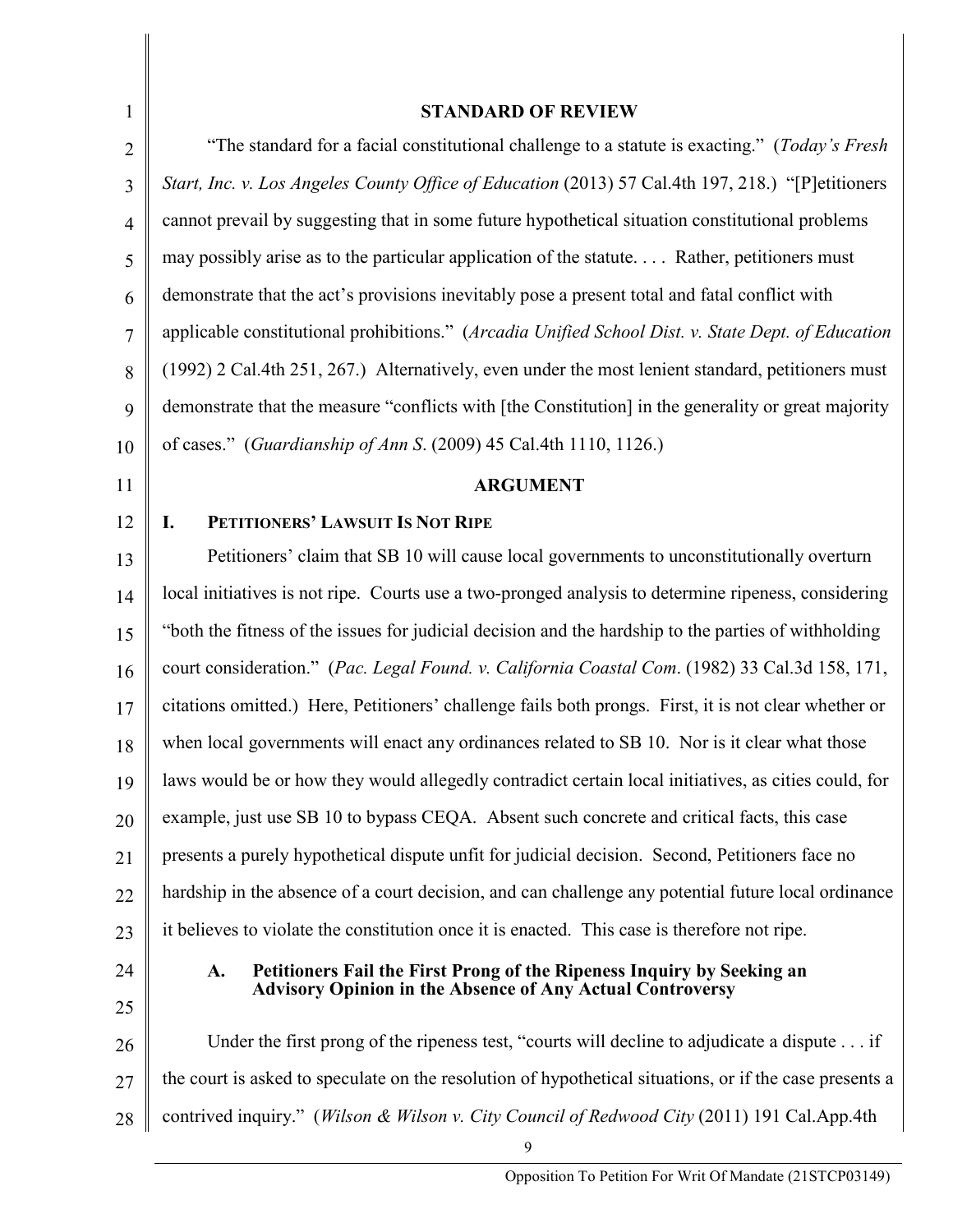| $\mathbf{1}$   | 1559, 1583, citations omitted.) Moreover, "a controversy must be definite and concrete as              |
|----------------|--------------------------------------------------------------------------------------------------------|
| $\overline{2}$ | distinguished from an opinion advising what the law would be upon a hypothetical set of facts."        |
| 3              | (Pac. Legal Found., supra, 33 Cal.3d at p. 171, citations omitted.)                                    |
| $\overline{4}$ | In challenging SB 10, Petitioners do not claim that any local government has unlawfully                |
| 5              | disregarded any initiative or even that it is likely to do so in the future. Rather, Petitioners claim |
| 6              | that "[p]otentially scores of local initiatives across the State could be cast aside by local          |
| 7              | government as a result of the enactment of SB 10." (First Amended Petition, 15). To prevent            |
| 8              | these hypothetical future scenarios, Petitioners seek a "judicial declaration as to the legality of SB |
| 9              | 10's provisions allowing local governments to disregard the restrictions of local initiative           |
| 10             | measures applicable to the adoption of zoning ordinances." $(Id., \P 47)$ . Such a declaration         |
| 11             | represents the sort of "purely advisory opinions" that the ripeness requirement forbids. (Pac.         |
| 12             | Legal Found., supra, 33 Cal.3d at p. 170.)                                                             |
| 13             | The California Supreme Court has related ripeness to the "actual controversy" standard for             |
| 14             | declaratory relief, which is designed to ensure that "courts not be drawn into disputes which          |
| 15             | depend for their immediacy on speculative future events." (Id., p. 173). As in <i>Pacific Legal</i>    |
| 16             | <i>Foundation</i> , Petitioners here are "in essence inviting [the Court] to speculate" on the future  |
| 17             | actions of local governments, "and then to express an opinion on the validity and proper scope of      |
| 18             | such hypothetical [actions]." (Id., p. 172.) In the absence of any real controversy between parties,   |
| 19             | there is no question before the Court that is suitable for judicial review.                            |
| 20             | Petitioners Fail the Second Prong of the Ripeness Test Because They Face<br><b>B.</b>                  |
| 21             | <b>No Hardship in Delaying Adjudication</b>                                                            |
| 22             | Petitioners' challenge also fails the second prong of the ripeness test because there is no            |
| 23             | hardship imposed on them by delaying adjudication. Under the second prong, "the courts will not        |
| 24             | intervene merely to settle a difference of opinion; there must be an imminent and significant          |
| 25             | hardship inherent in further delay." (Communities for a Better Env't v. State Energy Res.              |
| 26             | Conservation & Dev. Com. (2017) 19 Cal.App.5th 725, 734, citations omitted.) But here                  |
| 27             | Petitioners face no discernible hardship at any point in the future, as they have not advanced a       |
|                |                                                                                                        |

28 particularized interest in any threatened initiative.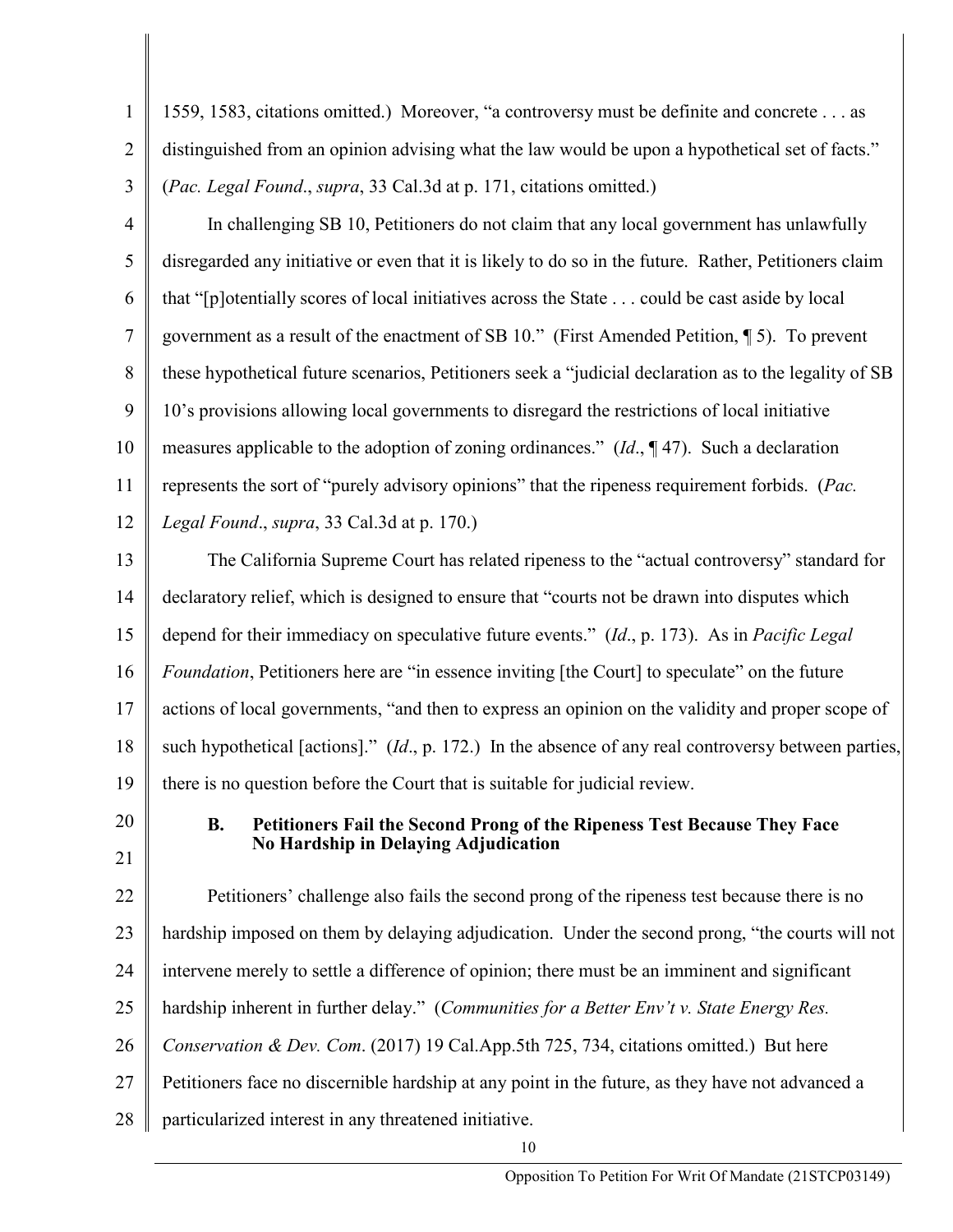<span id="page-10-0"></span>

| $\mathbf{1}$   | In Pacific Legal Foundation, the California Supreme Court explained that a challenged                                                                                                                        |
|----------------|--------------------------------------------------------------------------------------------------------------------------------------------------------------------------------------------------------------|
| $\overline{2}$ | California Coastal Commission regulation imposed no hardship to coastal landowners because                                                                                                                   |
| 3              | they were "not immediately faced with the dilemma of either complying with the guidelines or                                                                                                                 |
| $\overline{4}$ | risking penalties for violating them; that situation will not arise unless and until they apply for a                                                                                                        |
| 5              | development permit and suffer the imposition of invalid dedication conditions." (Id., p. 172.)                                                                                                               |
| 6              | And in a second case the California Supreme Court rejected the plaintiff's claim for declaratory                                                                                                             |
| 7              | relief because plaintiff merely anticipated that a county general plan would affect his property,                                                                                                            |
| 8              | but there was "no present concrete indication" that the county intended to use or acquire his                                                                                                                |
| 9              | property for the proposed streets. (Selby Realty Co. v. City of San Buenaventura (1973) 10 Cal.3d                                                                                                            |
| 10             | 110, 118.) Here, there is even less indication that Petitioners will face any hardship if                                                                                                                    |
| 11             | adjudication is delayed, and nothing prevents them from challenging any future action by a local                                                                                                             |
| 12             | government if and when it actually occurs. Therefore, as in Pacific Legal Foundation, "the most                                                                                                              |
| 13             | significant effect of the [challenged provisions] thus far has been to generate a difference of                                                                                                              |
| 14             | opinion as to their validity, and that is obviously not enough by itself to constitute an actual                                                                                                             |
| 15             | controversy." (Pac. Legal Found., supra, 33 Cal.3d at p. 173.) Because Petitioners face no                                                                                                                   |
| 16             | hardship if adjudication is delayed, the challenge also fails the second prong of the ripeness test. <sup>2</sup>                                                                                            |
| 17<br>18       | П.<br><b>WERE THIS COURT TO REACH THE MERITS, PETITIONERS' CLAIM FAILS BECAUSE</b><br>THE LEGISLATURE CONSTITUTIONALLY MAY LIMIT THE INITIATIVE POWER AND<br>PREEMPT LOCAL LAW IN AREAS OF STATEWIDE CONCERN |
| 19             | Although Petitioners do not identify any local initiatives that governments have overridden                                                                                                                  |
| 20             | under SB 10, it would not matter if they had. The Legislature constitutionally may preempt local                                                                                                             |
| 21             | laws in areas of statewide concern, which is precisely what it did when it enacted SB 10.                                                                                                                    |
| 22             | Whether analyzed as a limitation on the initiative power itself or under the conflict preemption                                                                                                             |
| 23             |                                                                                                                                                                                                              |
| 24             | $2$ Alternatively, this Court could simply decline to address the merits of this dispute.<br>Given that Petitioners seek declaratory relief (First Amended Petition, p. 10), a "court may refuse             |
| 25             | to exercise the power in any case where its declaration or determination is not necessary or<br>proper at the time under all the circumstances" pursuant to Code of Civil Procedure section 1061.            |
| 26             | (D. Cummins Corp. v. United States Fid. & Guar. Co. (2016) 246 Cal.App.4th 1484, 1490.) The<br>absence of any concrete set of facts to evaluate the issues in this case makes this case suited for a         |
| 27             | section 1061 ruling. Moreover, a writ of mandate (First Amended Petition, pp. 7-10) is only<br>proper when there is no remedy at law (Code Civ. Proc., $\S$ 1086), but nothing would prevent                 |
| 28             | Petitioners from filing a lawsuit if and when a local government utilizes SB 10.                                                                                                                             |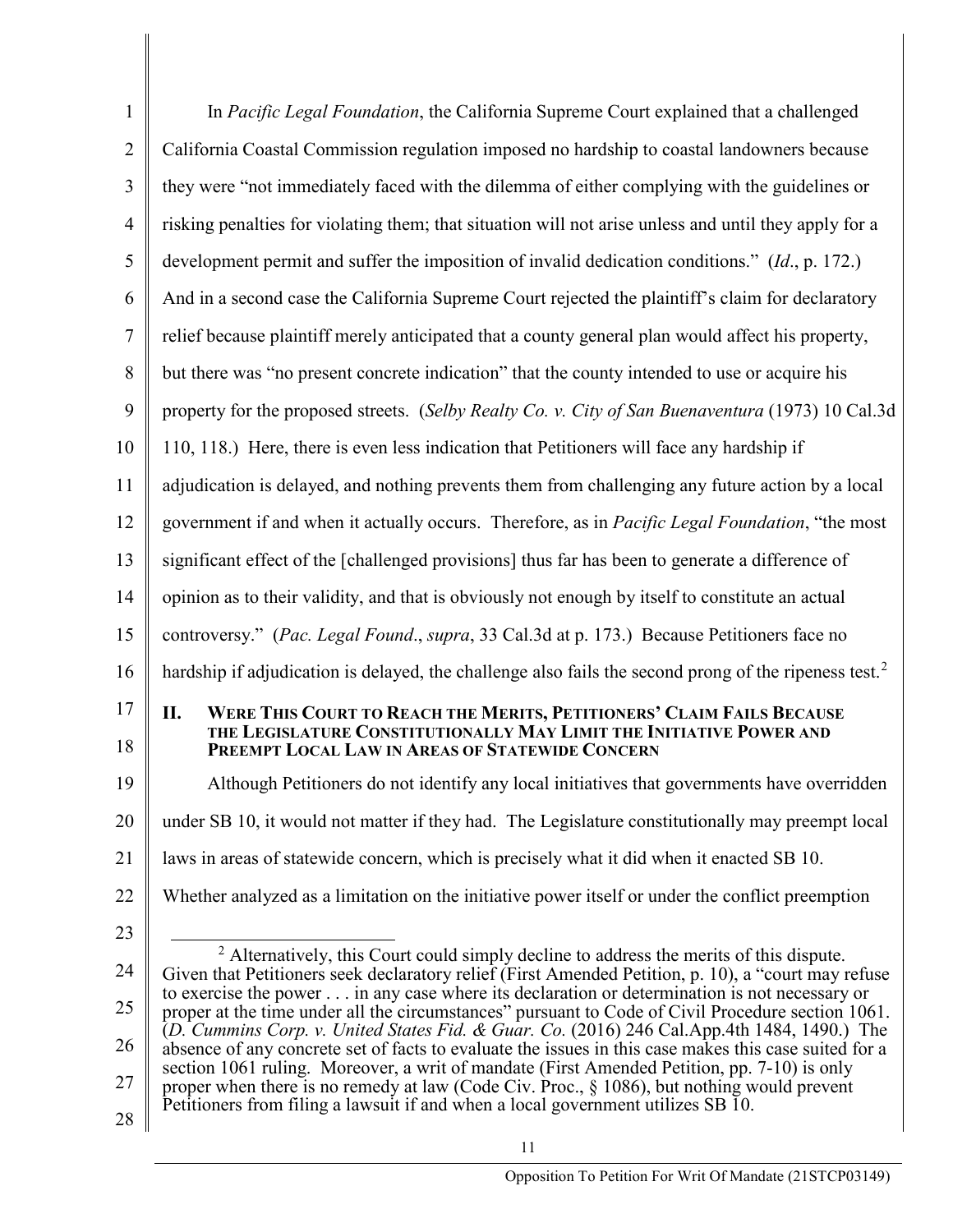doctrine, SB 10's grant of authority to local governments to override local restrictions to zone for denser housing is constitutional.

3 4

1

2

## **A. By Enacting SB 10, the Legislature Expressly Limited the Local Initiative Power in Order to Address a Matter of Statewide Concern**

5 6 7 8 9 10 11 SB 10 is a constitutional limitation on the local initiative power. The California Supreme Court has repeatedly held that the state can restrict local initiatives, as well as exclusively delegate to local governing bodies authority over matters, notwithstanding conflicting local initiatives. "In matters of statewide concern, the state may if it chooses preempt the entire field to the exclusion of all local control. If the state chooses instead to grant some measure of local control and autonomy, it has authority to impose procedural restrictions on the exercise of the power granted, including the authority to bar the exercise of the initiative and referendum."

12 (*Comm. of Seven Thousand v. Superior Court* (1988) 45 Cal.3d 491, 511.)

13 14 15 16 17 18 19 20 21 22 23 24 25 26 27 The state's restriction of the local initiative power is generally subject to two requirements. First, the Legislature must "act<sup>[]</sup> within its constitutionally granted authority to legislate on issues of 'statewide concern.'" (*City of Morgan Hill v. Bushey* (2018) 5 Cal.5th 1068, 1078.) Second, there must be a "definite indication" or a "clear showing" of the Legislature's intention to preempt the local initiative power. (*Id.*, pp. 1078-1079.) This is because "[w]hen the Legislature enacts a statute pertaining to local government, it does so against the background of the electorate's right of local initiative, . . . absent clear indications to the contrary." (*DeVita v. County of Napa* (1995) 9 Cal.4th 763, 786; *see also Citizens for Plan. Responsibly v. Cty. of San Luis Obispo* (2009) 176 Cal.App.4th 357, 374 ["the ultimate question is one of legislative intent"].) Both requirements are satisfied here. The Legislature expressly found that SB 10 implicates a matter of statewide concern (§ 65913.5, subd. (f) ["provision of adequate housing, in light of the severe shortage of housing at all income levels in this state, is a matter of statewide concern"]), based on extensive legislative history discussing how local restrictions are contributing to the state's housing crisis. (*See*, *e.g*., JRJN, pp. 104-105, 114, 125.) And in light of the numerous cases declaring housing and zoning

28 matters of statewide concern (*see*, *e.g*., *Cal. Renters Legal Advoc. & Educ. Fund v. City of San*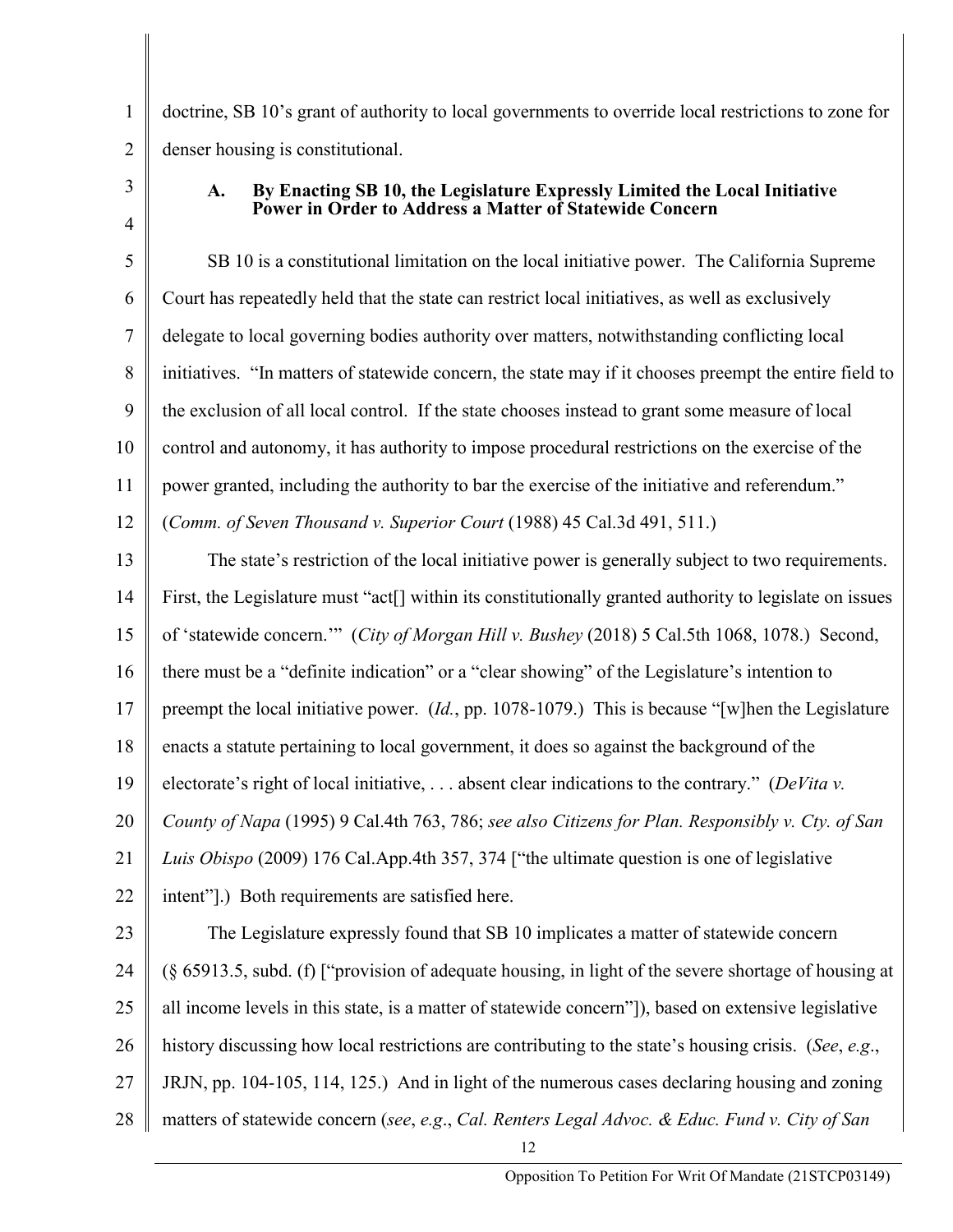1 2 3 4 5 6 7 8 *Mateo* (2021) 68 Cal.App.5th 820, 849 ["shortfall in housing in California [is] a matter of statewide importance"]; *City of Morgan Hill*, *supra*, 5 Cal.5th at p. 1079 ["zoning and general plans . . . raise issues of statewide concern"]; *Coalition Advocating Legal Housing Options v. City of Santa Monica* (2001) 88 Cal.App.4th 451, 458 [courts have "expressly declared housing to be a matter of statewide concern"]; *Buena Vista Gardens Apartments Ass'n. v. City of San Diego*  (1985) 175 Cal.App.3d 289, 306 ["The judiciary has . . . found the need to provide adequate housing to be a matter of statewide concern"], even Petitioners do not argue here that the state's housing shortage is not a matter of statewide concern.

9 10 11 12 13 14 15 16 17 18 19 20 21 The Legislature's intent to preempt the local initiative power is similarly unambiguous here. This is not a case where preemption is merely implicit and must be deduced by carefully analyzing the wording of the statute and various other indicia of legislative intent. (*See*, *e.g*., *DeVita*, *supra*, 9 Cal.4th at pp. 780-784 [examining whether state planning law prohibited local referenda, and concluding the Legislature had no such intention]; *Totten v. Bd. of Supervisors* (2006) 139 Cal.App.4th 826, 833–837 [initiative preempted because Legislature intended to delegate authority for county budget only to Board of Supervisors].) Here, the Legislature's intent to allow local governing bodies, with a two-thirds vote, to override certain local initiatives is express and unambiguous. (*See* Gov. Code. § 65913.5, subd. (a) ["Notwithstanding any local restrictions on adopting zoning ordinances enacted by the jurisdiction that limit the legislative body's ability to adopt zoning ordinances, *including . . . restrictions enacted by local initiative*"], emphasis added.) Even Petitioners do not dispute that the Legislature clearly intended to place restrictions on local initiatives.

22 23 24 Accordingly, because there is no dispute that the Legislature intended to place restrictions on local initiative power in addressing a matter of statewide concern, SB 10 is a valid exercise of the Legislature's power to restrict local initiatives.

25 26 27 28 Petitioners generally argue that unlike *Committee of Seven Thousand*, where the Supreme Court found that the Legislature had delegated certain powers exclusively to the local governing body to raise fees for transportation projects, here the Legislature is putting limits on the initiative power rather than removing it entirely. (*See* Opening Brief (OB) 17.) This is a distinction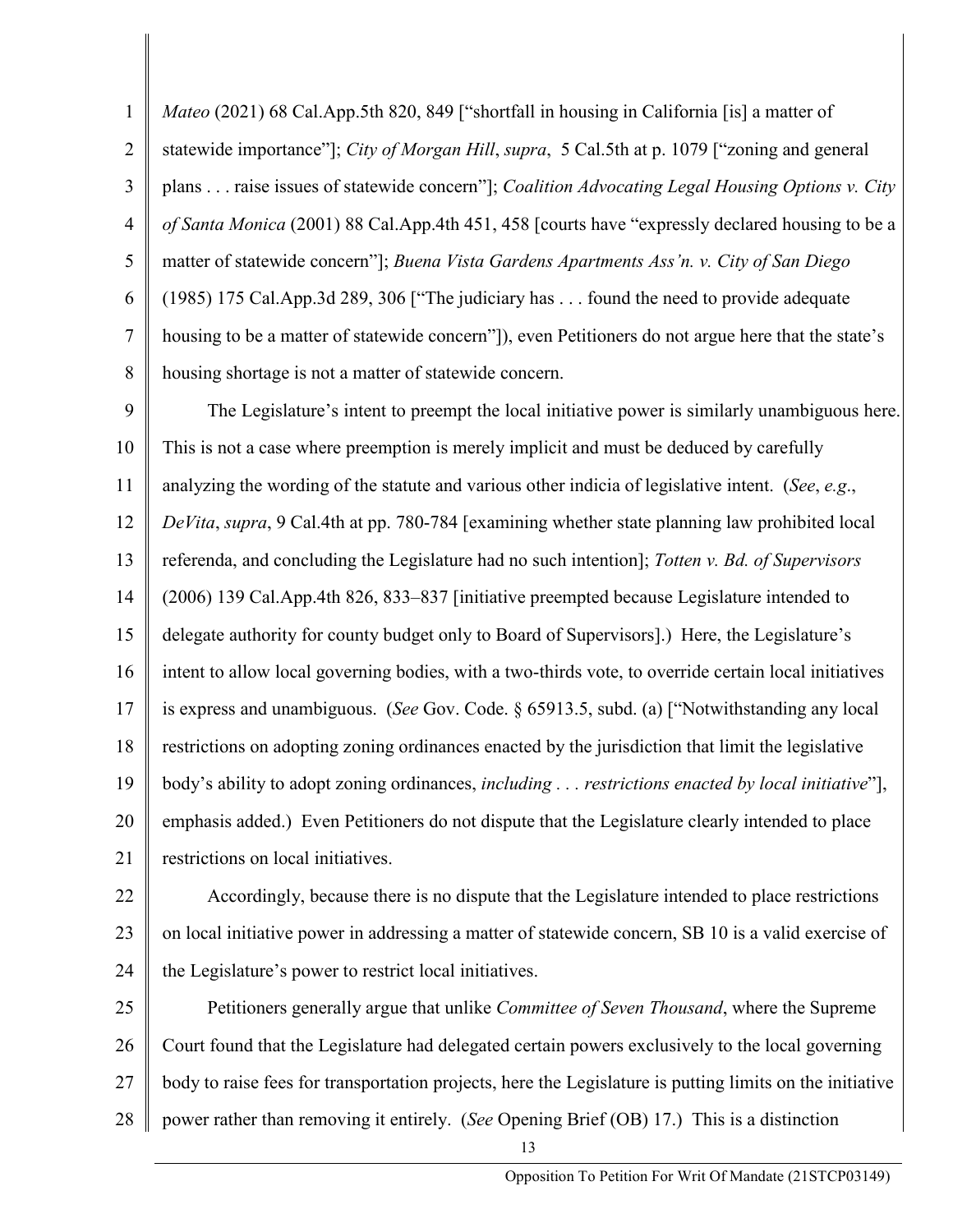1 2 3 4 5 6 7 8 9 10 11 12 13 14 15 16 17 18 19 without a difference. Because the Legislature could have addressed a matter of statewide concern by eliminating voter initiatives on the subject entirely, it could also do less and allow cities or counties to override such initiatives only upon a two-thirds vote of the local body as SB 10 requires. For example, in *City of Santa Clara v. Von Raesfeld* (1970) 3 Cal.3d 239, 243, the city's voters enacted a bond law that allowed the city to sell bonds at no more than 6% interest, but interest rates soon rose such that the bonds could not be sold at that rate. The Legislature then amended the Government Code to allow the sale of certain previously authorized bonds at a maximum interest rate of 7% without the necessity of further election, and the city council adopted a resolution ordering the sale of the bonds with a 7% interest rate. (*Id*., pp. 243-244.) But the city manager refused to sell the bonds because "the sale and issuance of the bonds at a higher rate of interest must first be submitted to and approved by the qualified voters in accordance with the city charter." (*Id*., p. 244.) After determining the matter to be an issue of statewide importance, and that the bond sale would comply with state law, the Supreme Court ordered the manager to sell the bonds. (*Id*., pp. 247-248.) "Since the Legislature, consistent with  $\dots$  the Constitution  $\dots$ , could eliminate entirely the requirement of voter approval of the revenue bonds . . ., it follows that it could do the lesser act in allowing the bonds to be issued at a higher rate of interest under the limited conditions of [the Government Code] section." (*Id*., p. 248.) So too here can the Legislature do the lesser, and allow local governments to override certain voter initiatives to address the statewide housing shortage.

20

## **B. SB 10 Preempts Any Local Law That Contradicts Its Terms**

21 22 23 24 25 Additionally, Petitioners' claims fail for the similar—but separate—reason that SB 10 constitutionally preempts any local ordinances that contradict its terms, including those enacted by voter initiative. Under the California Constitution, a city or county may only enact policies that are "not in conflict with general laws." (Cal. Const., art. XI,  $\S 7.$ )<sup>[3](#page-13-0)</sup> "A conflict exists if the local legislation duplicates, contradicts, or enters an area fully occupied by general law, either

<span id="page-13-0"></span>26 27  $3$  As noted above (p. 8), the Legislature expressly declared "that provision of adequate housing . . . is a matter of statewide concern and is not a municipal affair as that term is used in Section 5 of Article XI of the California Constitution." (Gov. Code, § 65913.5, subd. (f).) Accordingly, SB 10 applies "to all cities, including charter cities." (*Ibid.*)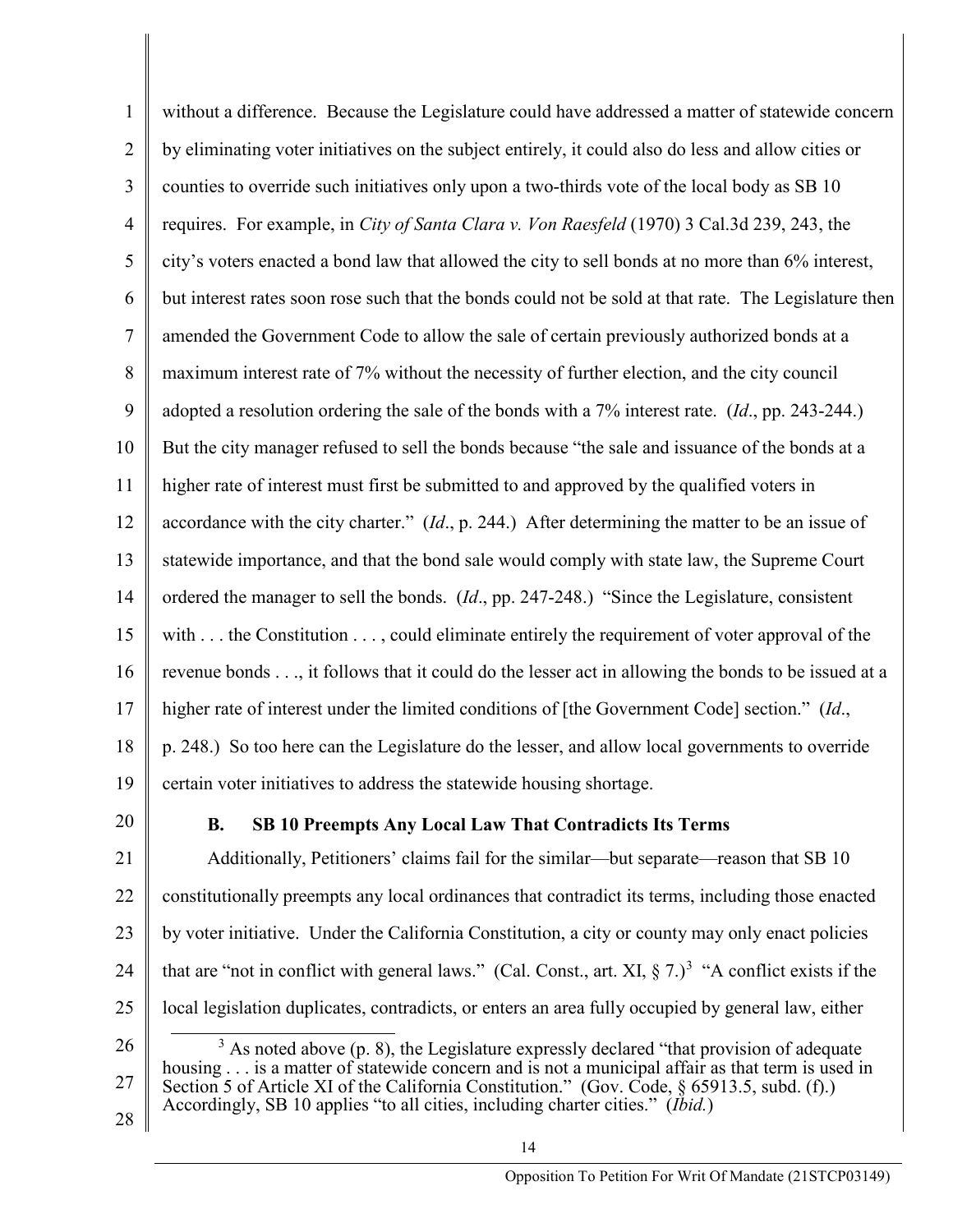expressly or by legislative implication." (*Sherwin-Williams Co. v. City of Los Angeles* (1993) 4 Cal.4th 893, 897) (cleaned up).

1

2

3 4 5 6 7 8 9 10 11 12 13 14 15 16 17 This case presents an instance of the "contradictory" form of preemption. Specifically, for the same reasons as discussed in section II.A, there is a current conflict between section 65913.5 and any local law that contradicts its terms. For example, as described by Petitioners, Redondo Beach's Measure DD "amend[s] the Redondo Beach City Charter to require voter approval prior" to certain zoning changes for more dense housing projects. (*See* OB 15; *see also* Petitioners' RJN, p. 534 [requiring vote of people on any land use change].) This conflicts with 65913.5, subdivision (a), which provides that "[n]otwithstanding any local restrictions on adopting zoning ordinances," including those "enacted by local initiative," a local government may enact an ordinance "to zone a parcel for up to 10 units of residential density per parcel." Because Measure DD "prohibits what the state enactment demands"—allowing rezoning for denser housing upon supermajority vote of the local body—it is "contradictory or inimical" to section 65913.5. (*City of Riverside v. Inland Empire Patients Health & Wellness Ctr., Inc.* (2013) 56 Cal.4th 729, 743.) Because a local law cannot prohibit a local legislative body from doing what state law expressly permits it to do, SB 10 preempts Measure DD and any other local measure that contradicts section 65913.5's grant of authority to local governments. $4$ 

18 19 20 21 22 23 24 25 26 For a preemption analysis, it makes no difference that the preempted local ordinance was enacted by local voters. Just as they have upheld state limitations on local initiative power, courts have repeatedly held that the Legislature can preempt local initiatives that conflict with state law. (*See*, *e.g*., *City of Watsonville v. State Dep't of Health Servs*. (2005) 133 Cal.App.4th 875, 881, 883-884 [finding preempted Watsonville's anti-fluoridation Measure S because "[t]here is an actual conflict in this case because state law fully occupies the area of fluoridation of public water systems. . ."]; *Bldg. Indus. Assn. v. City of Oceanside* (1994) 27 Cal.App.4th 744, 771-772 [striking down local growth control initiative because of a facial conflict with state housing

<span id="page-14-0"></span>27 28  $4$  Of course, this is unlikely to have any immediate practical effect given that the City is one of the Petitioners here and therefore is unlikely to seek to override Measure DD's restrictions. But this simply further demonstrates how this case is not ripe—not any constitutional infirmity.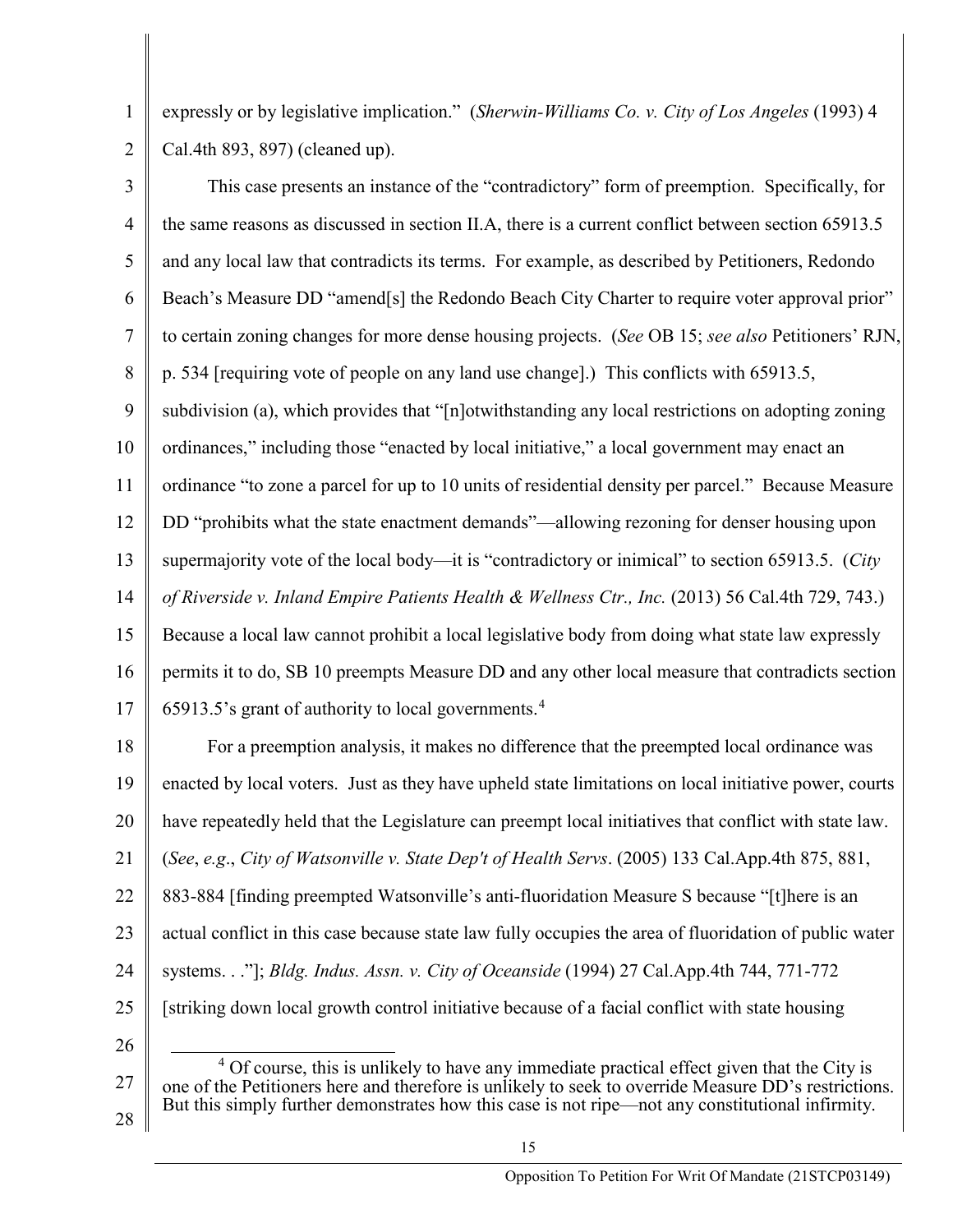| $\mathbf{1}$   | policy]; N. Cal. Psychiatric Soc'y v. City of Berkeley (1986) 178 Cal.App.3d 90, 105-106 [finding    |
|----------------|------------------------------------------------------------------------------------------------------|
| $\overline{2}$ | preempted a Berkeley local initiative which prohibited electroconvulsive therapy because it "is in   |
| 3              | direct conflict with the Legislature's intention" that the treatment be available].) In fact, the    |
| $\overline{4}$ | Northern California Psychiatric Society case is factually analogous to the situation here—in both    |
| 5              | situations the state passed a law providing an option for a certain practice (there,                 |
| 6              | electroconvulsive therapy, and here, local government's power to provide for denser housing)         |
| $\overline{7}$ | while a local initiative sought to ban the practice entirely. Just as in Northern California         |
| $8\phantom{1}$ | Psychiatric Society, any local initiative that sought to prohibit what the Legislature expressly     |
| 9              | allowed—i.e., allowing local governments to override restrictions to provide for higher density      |
| 10             | housing-is preempted.                                                                                |
| 11             | The state's ability to preempt local law (including local initiatives) is hardly remarkable.         |
| 12             | Without the state's ability to preempt local law, it would be nearly impossible for the state to     |
| 13             | regulate in certain areas of statewide concern. But this is not the law—California's constitutional  |
| 14             | design and decades of case law provide that the state may override contradictory local laws in       |
| 15             | areas of statewide concern. "[I]f the state Legislature has restricted the legislative power of a    |
| 16             | local governing body, that restriction applies equally to the local electorate's power of            |
| 17             | initiative If the rule were otherwise, the voters of a city, county, or special district could       |
| 18             | essentially exempt themselves from statewide statutes." (Mission Springs Water Dist. v. Verjil       |
| 19             | (2013) 218 Cal.App.4th 892, 920.) Because SB 10 constitutionally preempts contrary local laws,       |
| 20             | Petitioners' claims fail.                                                                            |
| 21             | Whether viewed as a limitation on local initiative power and state preemption of conflicting         |
| 22             | local ordinances, SB 10 is a constitutional exercise of the Legislature's power to regulate in areas |
| 23             | of statewide concern. For these reasons, if the court elects to reach the merits of Petitioners'     |
| 24             | claims, it should deny the petition.                                                                 |
| 25             | <b>Petitioners Fail to Meaningfully Address Preemption</b><br>$\mathbf{C}$ .                         |
| $\sim$         |                                                                                                      |

26 27 28 Petitioners' brief, which speaks generally about the voters' initiative power but does not meaningfully address state preemption of local laws, largely misses the point. At bottom, Petitioners misunderstand the difference between horizontal and vertical limits on the power of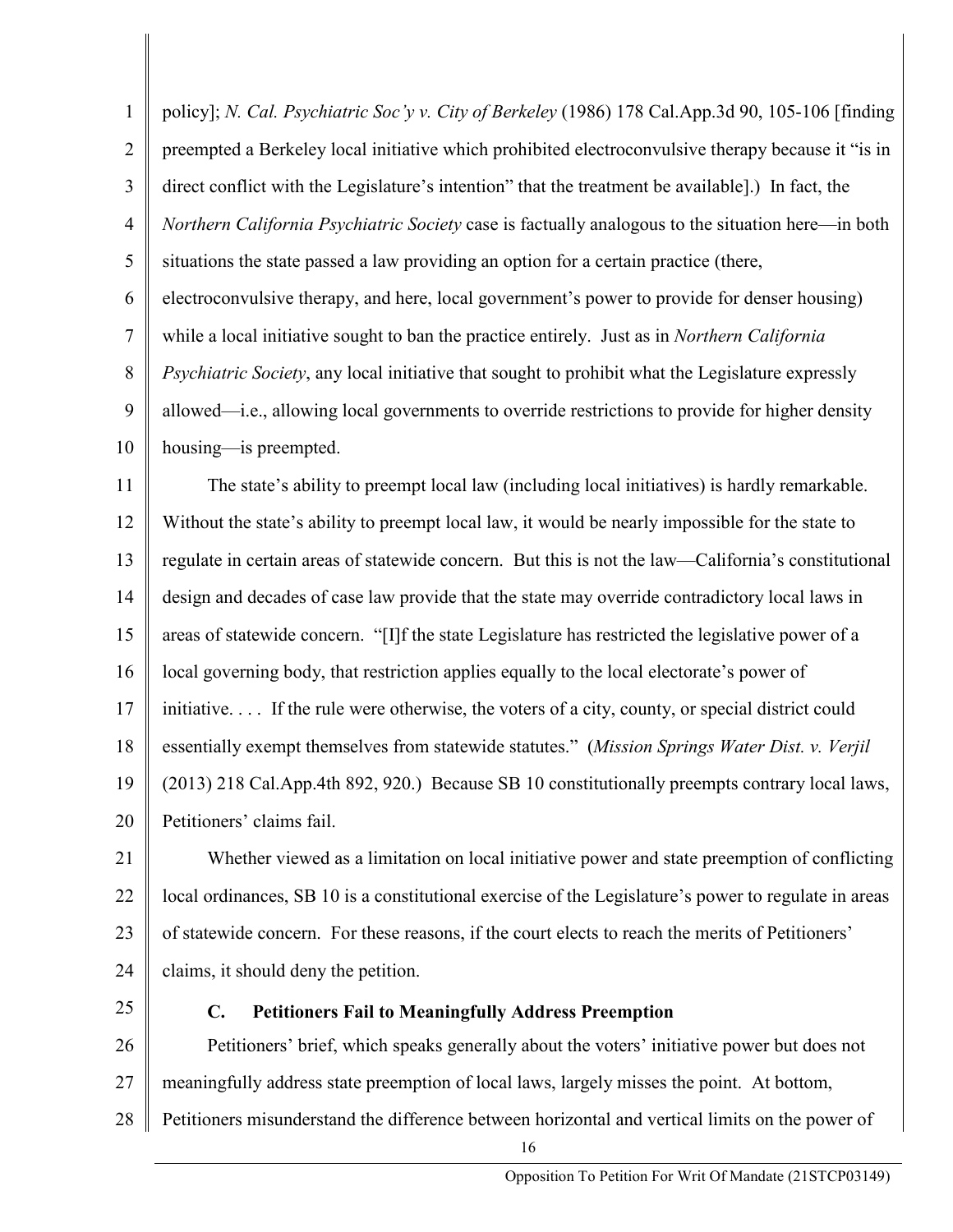1 2 3 4 5 6 7 8 9 10 11 12 13 14 15 16 voter initiatives. While the Legislature cannot invalidate state initiatives, and local governments generally cannot ignore local initiatives (horizontal limitations), the Legislature certainly can (and does) preempt local initiatives (vertical). (*See infra*, pp. 12-16.) The cases that Petitioners cite in their brief are largely about horizontal limits and are therefore inapplicable. (*See*, *e.g*., OB 10, 14, citing *Proposition 103 Enforcement Project v. Quackenbush*, 64 Cal.App.4th 1473, 1486 [holding that Legislature had improperly overridden Proposition 103, a state initiative]: OB 10-11, citing *People v. Kelly* (2010) 47 Cal.4th 1008, 1012 [Legislature improperly amended Proposition 215, California's Compassionate Use Act]; OB 12, citing *Rossi v. Brown* (1995) 9 Cal.4th 688, 712- 714 [city charter cannot prohibit local taxation initiative].)<sup>[5](#page-16-0)</sup> Finally, Petitioners cite an older case to suggest that the Legislature can do little more than modify the procedures by which local initiatives are enacted. (*See* OB 12-13, citing *Associated Home Builders, Inc. v. City of Livermore* (1976) 18 Cal.3d 582.) But as later courts noted, the referenced language was "dicta" and "was limited to the context of matters of municipal concern; that is, a state law cannot interfere with the constitutional right to municipal initiative on wholly municipal matters, but can override the power of municipal initiative on statewide matters." (*Safe Life Caregivers v. City of Los Angeles* (2016) 243 Cal.App.4th 1029, 1043-1045.)[6](#page-16-1)

17 18 19 20 21 22 23 And in any event, the California Supreme Court has since made abundantly clear that the Legislature constitutionally may preempt a local initiative in areas of statewide concern, including local land use. As the Court explained, "[a]lthough zoning and general plans implicate local concerns and are often addressed by local governments, these arrangements also raise issues of 'statewide concern.' So the Legislature has the constitutional power to enact laws limiting local government power over land use." (*City of Morgan Hill*, *supra*, 5 Cal.5th at p. 1079; *Safe Life Caregivers*, *supra*, 243 Cal.App.4th at p. 1044 ["That the power of municipal initiative can be

- <span id="page-16-0"></span>24 25 26 27 <sup>5</sup> And even the cases that Petitioners cite recognize that state law constitutionally can preempt local initiatives (albeit without finding the local ordinance preempted in that particular case). (*See* OB 10-12, citing *Higgins v. City of Santa Monica* (1964) 62 Cal.2d 24, 27 [local initiative on oil drilling not preempted by state law on a factual basis because the state has not "wholly occupied the field . . . of the use of . . . tidelands for the production of oil and gas"..)  $\frac{1}{6}$  Also, unlike here, the Legislature "never intended" for the procedural requirements at issue in *Associated Home Builders* even "to apply to the enactment of zoning initiatives." (*Associated Home Builders*, *supra*, 18 Cal.3d at p. 594.)
- <span id="page-16-1"></span>28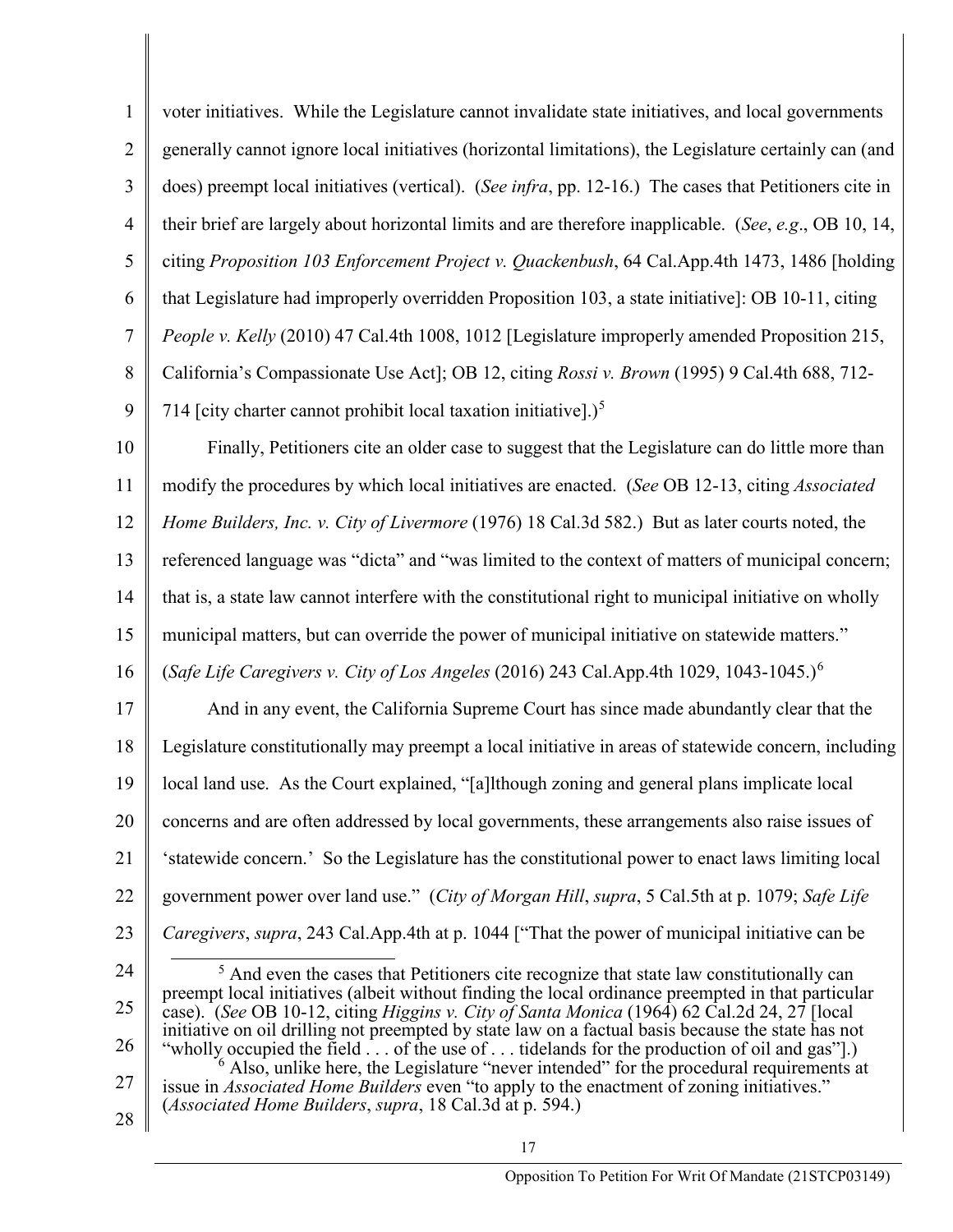<span id="page-17-0"></span>

| 1              | limited by the state in matters of statewide concern is an adjunct of the law of state/local                                                                                                               |
|----------------|------------------------------------------------------------------------------------------------------------------------------------------------------------------------------------------------------------|
| $\overline{2}$ | preemption"].) And the scope of that constitutional power is not limited to merely regulating                                                                                                              |
| 3              | procedure, but extends to overriding the local initiative power, where—like with SB 10—the                                                                                                                 |
| $\overline{4}$ | Legislature clearly intends to do so. <sup>7</sup> (City of Morgan Hill, supra, 5 Cal.5th at pp. 1078-1079,                                                                                                |
| 5              | Comm. of Seven Thousand, supra, 45 Cal.3d at p. 511.)                                                                                                                                                      |
| 6              | For the above reasons, this Court should deny the petition because SB 10 constitutionally                                                                                                                  |
| 7              | limits local initiative power and preempts any conflicting local ordinances.                                                                                                                               |
| 8<br>9         | WERE THIS COURT TO FIND THE STATUTE UNCONSTITUTIONAL THE OFFENDING<br>Ш.<br>PROVISION WOULD BE SEVERABLE                                                                                                   |
| 10             | Even if the provisions of SB 10 affecting the initiative power were unconstitutional (which                                                                                                                |
| 11             | they are not), they would be severable from the remainder of the statute. Petitioners point to the                                                                                                         |
| 12             | lack of a severability clause and a nearly 100-year old United States Supreme Court case to argue                                                                                                          |
| 13             | that this indicates a lack of severability (OB 18), but Petitioners are incorrect. "[I]t is clear that                                                                                                     |
| 14             | severance of particular provisions is permissible despite the absence of a formal severance                                                                                                                |
| 15             | clause." (Legislature v. Eu (1991) 54 Cal.3d 492, 535; Alaska Airlines, Inc. v. Brock (1987) 480                                                                                                           |
| 16             | U.S. 678, 686 [finding silence as to severability "is just that—silence—and does not raise a                                                                                                               |
| 17             | presumption against severability"].)                                                                                                                                                                       |
| 18             | Courts evaluate whether "the invalid provision [is] grammatically, functionally, and                                                                                                                       |
| 19             | volitionally separable." (California Redevelopment Ass'n v. Matosantos (2011) 53 Cal.4th 231,                                                                                                              |
| 20             | 270-271) (cleaned up). "Grammatical separability depends on whether the invalid parts can                                                                                                                  |
| 21             | be removed as a whole without affecting the wording or coherence of what remains." (Ibid.)                                                                                                                 |
| 22             | "Functional separability depends on whether the remainder of the statute is complete in itself."                                                                                                           |
| 23             | ( <i>Ibid.</i> ) "Volitional separability depends on whether the remainder would have been adopted by                                                                                                      |
| 24             | the legislative body had the latter foreseen the partial invalidation of the statute." (Ibid.)                                                                                                             |
| 25             |                                                                                                                                                                                                            |
| 26             |                                                                                                                                                                                                            |
| 27             | <sup>7</sup> Petitioners' citation (OB 12) to <i>Lawing v. Faull</i> (1964) 227 Cal.App.2d 23, 28 is<br>therefore inapposite as it dealt with municipal rather than statewide affairs, and also related to |
| 28             | home rule provisions for charter cities, a claim that Petitioners do not raise.                                                                                                                            |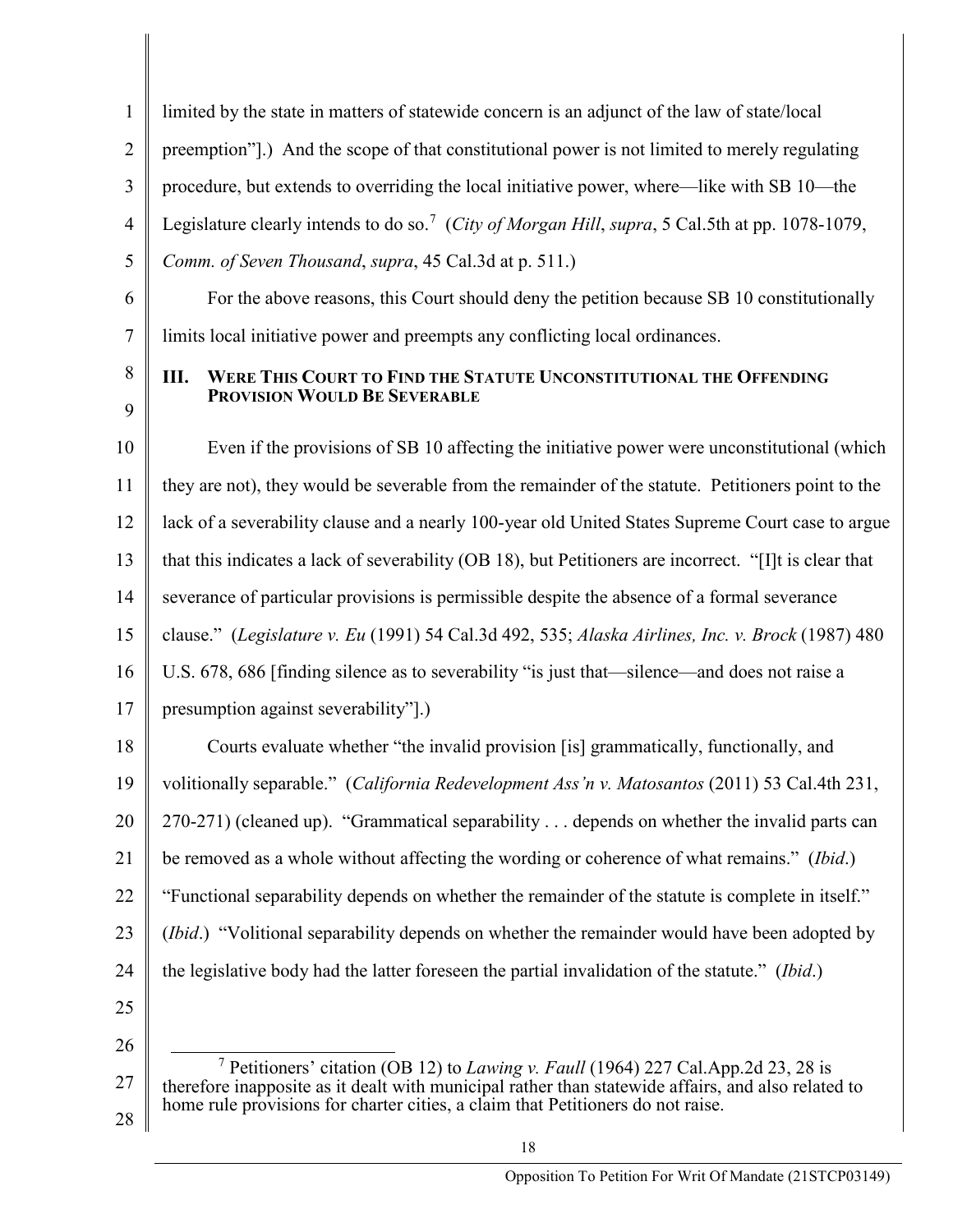| $\mathbf{1}$   | SB 10 easily passes this test. Although not analyzed by Petitioners, the statute is                                                                                     |
|----------------|-------------------------------------------------------------------------------------------------------------------------------------------------------------------------|
| $\overline{2}$ | grammatically severable with minor edits to subsections (a)(1) and the deletion of (b)(4) of                                                                            |
| 3              | 65913.5. Excising the strikethrough language in $(a)(1)$ leaves a perfectly coherent sentence:                                                                          |
| $\overline{4}$ | "Notwithstanding any local restrictions on adopting zoning ordinances enacted by                                                                                        |
| 5              | the jurisdiction that limit the legislative body's ability to adopt zoning ordinances,<br>including, subject to the requirements of paragraph (4) of subdivision (b),   |
| 6              | restrictions enacted by local initiative, a local government may adopt an ordinance<br>to zone a parcel for up to 10 units of residential density per parcel. $\dots$ " |
| $\tau$         | So does the removal of $(b)(4)$ :                                                                                                                                       |
| 8              | "If the ordinance supersedes any zoning restriction established by a local initiative,                                                                                  |
| 9              | the ordinance shall only take effect if adopted by a two-thirds vote of the<br>members of the legislative body."                                                        |
| 10             | And these edits leave a statute that is complete in itself, simply allowing cities to bypass CEQA in                                                                    |
| 11             | zoning for new denser housing.                                                                                                                                          |
| 12             | Moreover, as to volitional severability, the legislative history of SB 10 demonstrates that                                                                             |
| 13<br>14       | one of the primary concerns motivating the Legislature in enacting SB 10 was to bypass CEQA                                                                             |
| 15             | for these upzonings. (See, e.g., JRJN, p. 125 [discussing how upzonings face "several                                                                                   |
| 16             | impediments – one of which is the requirement for the upzoning to be analyzed under CEQA"                                                                               |
| 17             | and analyzing the current requirement of multiple levels of CEQA review].) Indeed, every single                                                                         |
| 18             | bill analysis mentions the CEQA exemption as one of the primary features of the bill. (See, e.g.,                                                                       |
| 19             | JRJN pp. 55, 57-58, 66-67, 73-74, 82, 87, 92-94, 103-104, 114-118, 125, 133.) Volitional                                                                                |
| 20             | severability is therefore met as maintaining the CEQA exemption would preserve this feature.                                                                            |
| 21             | And Petitioners make no attempt to explain why the Legislature would not have preferred that                                                                            |
| 22             | part to nothing, and would instead have declined to enact the valid law without the invalid portion.                                                                    |
| 23             | Accordingly, even were the statute unconstitutional, the offending portion is severable.                                                                                |
| 24             | <b>CONCLUSION</b>                                                                                                                                                       |
| 25             | This Court should deny the petition.                                                                                                                                    |
| 26             |                                                                                                                                                                         |
| 27             |                                                                                                                                                                         |
| $28\,$         |                                                                                                                                                                         |
|                | 19                                                                                                                                                                      |